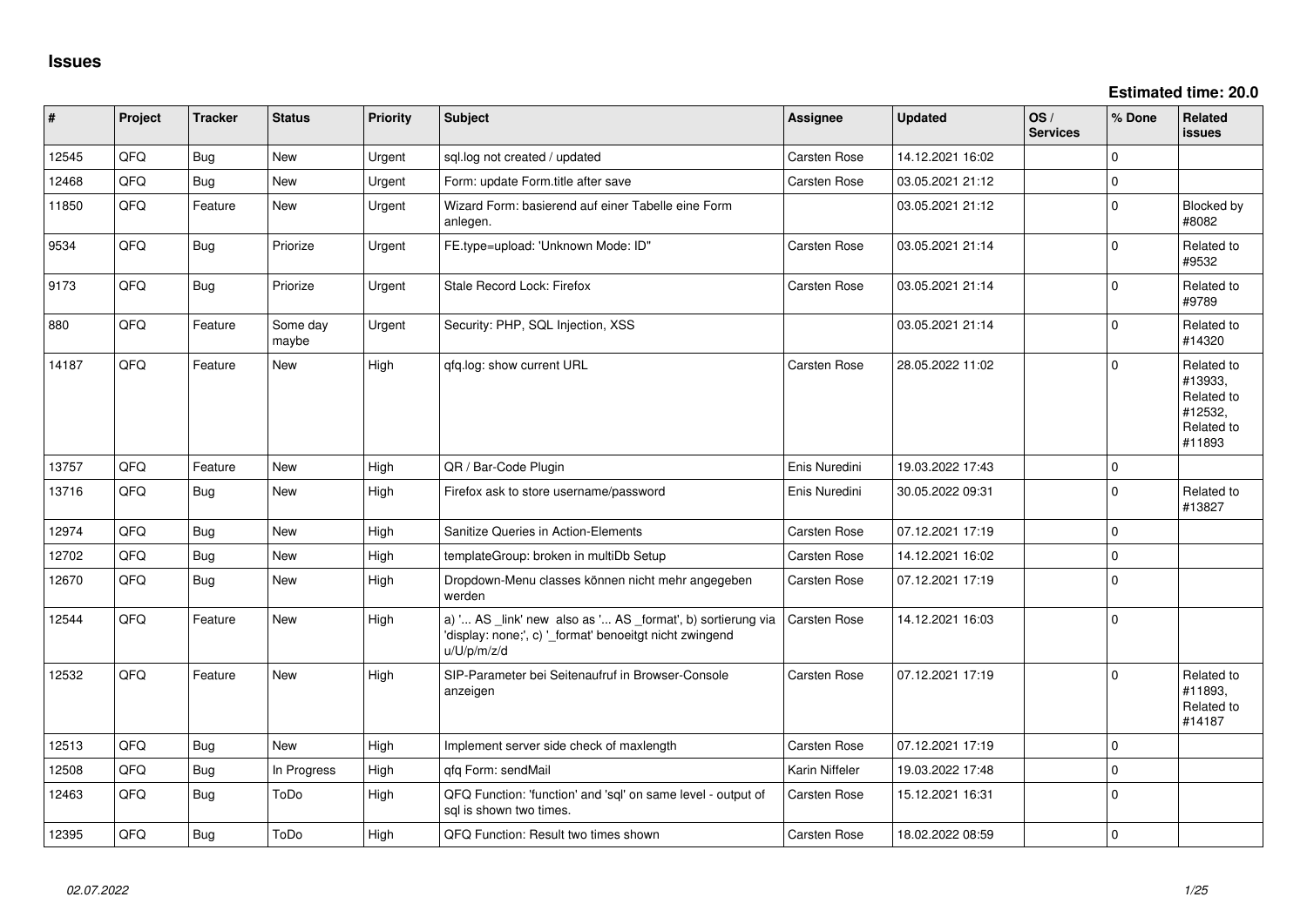| #     | Project | <b>Tracker</b> | <b>Status</b> | <b>Priority</b> | <b>Subject</b>                                                           | Assignee      | <b>Updated</b>   | OS/<br><b>Services</b> | % Done      | Related<br><b>issues</b>                                             |
|-------|---------|----------------|---------------|-----------------|--------------------------------------------------------------------------|---------------|------------------|------------------------|-------------|----------------------------------------------------------------------|
| 12186 | QFQ     | Feature        | <b>New</b>    | High            | TinyMCE Config für Objekte                                               | Carsten Rose  | 07.12.2021 17:19 |                        | $\Omega$    | <b>Blocks</b><br>#12632                                              |
| 12066 | QFQ     | Bug            | <b>New</b>    | High            | enterAsSubmit: Forward wird nicht ausgeführt                             | Enis Nuredini | 29.05.2022 09:23 |                        | $\Omega$    |                                                                      |
| 11893 | QFQ     | Feature        | New           | High            | Broken SIP: a) only report one time, b) only report in main<br>column    | Carsten Rose  | 12.05.2021 12:13 |                        | $\mathbf 0$ | Related to<br>#12532,<br>Related to<br>#14187                        |
| 11630 | QFQ     | <b>Bug</b>     | Feedback      | High            | Bitte check ob CALL() in 20.11.0 noch so funktioniert wie in<br>20.4.1   | Enis Nuredini | 28.05.2022 13:45 |                        | $\mathbf 0$ | Related to<br>#11325                                                 |
| 11237 | QFQ     | <b>Bug</b>     | New           | High            | Radiobutton / parameter.buttonClass= btn-default - kein dirty<br>Trigger | Benjamin Baer | 03.05.2021 21:12 |                        | $\Omega$    | Related to<br>#10766                                                 |
| 11057 | QFQ     | <b>Bug</b>     | New           | High            | Checkboxes ohne span.checkmark im Report werden<br>ausgeblendet          | Benjamin Baer | 03.05.2021 21:12 |                        | $\Omega$    | Related to<br>#11039                                                 |
| 10766 | QFQ     | <b>Bug</b>     | <b>New</b>    | High            | Radiobutton / parameter.buttonClass=btn-default: dynamic<br>update       |               | 03.05.2021 21:12 |                        | $\Omega$    | Related to<br>#11237                                                 |
| 10640 | QFQ     | Bug            | New           | High            | TypeAhead Tag: FE editierbar trotz readOnly                              | Carsten Rose  | 03.05.2021 21:12 |                        | $\Omega$    | Related to<br>#7795                                                  |
| 10508 | QFQ     | Bug            | <b>New</b>    | High            | Multi Form broken on Multi DB Instance                                   | Carsten Rose  | 03.05.2021 21:12 |                        | $\Omega$    |                                                                      |
| 10506 | QFQ     | Bug            | <b>New</b>    | High            | Template Group broken on MultiDB instance                                | Carsten Rose  | 03.05.2021 21:12 |                        | $\Omega$    | Related to<br>#10505                                                 |
| 10114 | QFQ     | Feature        | <b>New</b>    | High            | Symbol (Link): 'G:' (Glyphicon) replaced by 'i:' (icon)                  |               | 07.12.2021 17:19 |                        | $\Omega$    | Related to<br>#3797,<br>Related to<br>#4194                          |
| 10081 | QFQ     | Bug            | New           | High            | Stale record lock after 'forbidden' character                            | Carsten Rose  | 03.05.2021 21:12 |                        | $\Omega$    | Related to<br>#10082,<br>Related to<br>#9789                         |
| 9789  | QFQ     | Bug            | In Progress   | High            | Record Lock: release to early on 'leave page'                            | Carsten Rose  | 10.01.2022 09:25 |                        | 100         | Related to<br>#10081,<br>Related to<br>#9173.<br>Related to<br>#8702 |
| 9548  | QFQ     | Feature        | Feedback      | High            | FormElement: Pattern mismatch - optional report only on<br>focus lost    | Benjamin Baer | 03.05.2021 21:14 |                        | $\Omega$    |                                                                      |
| 9531  | QFQ     | <b>Bug</b>     | New           | High            | FE File: Dynamic Update / modeSql / required detected<br>even it not set | Carsten Rose  | 11.06.2021 20:32 |                        | $\mathbf 0$ | Related to<br>#12398                                                 |
| 9517  | QFQ     | Feature        | In Progress   | High            | Input multiple tags with typeahead                                       | Carsten Rose  | 03.05.2021 21:14 |                        | 40          | Related to<br>#10150                                                 |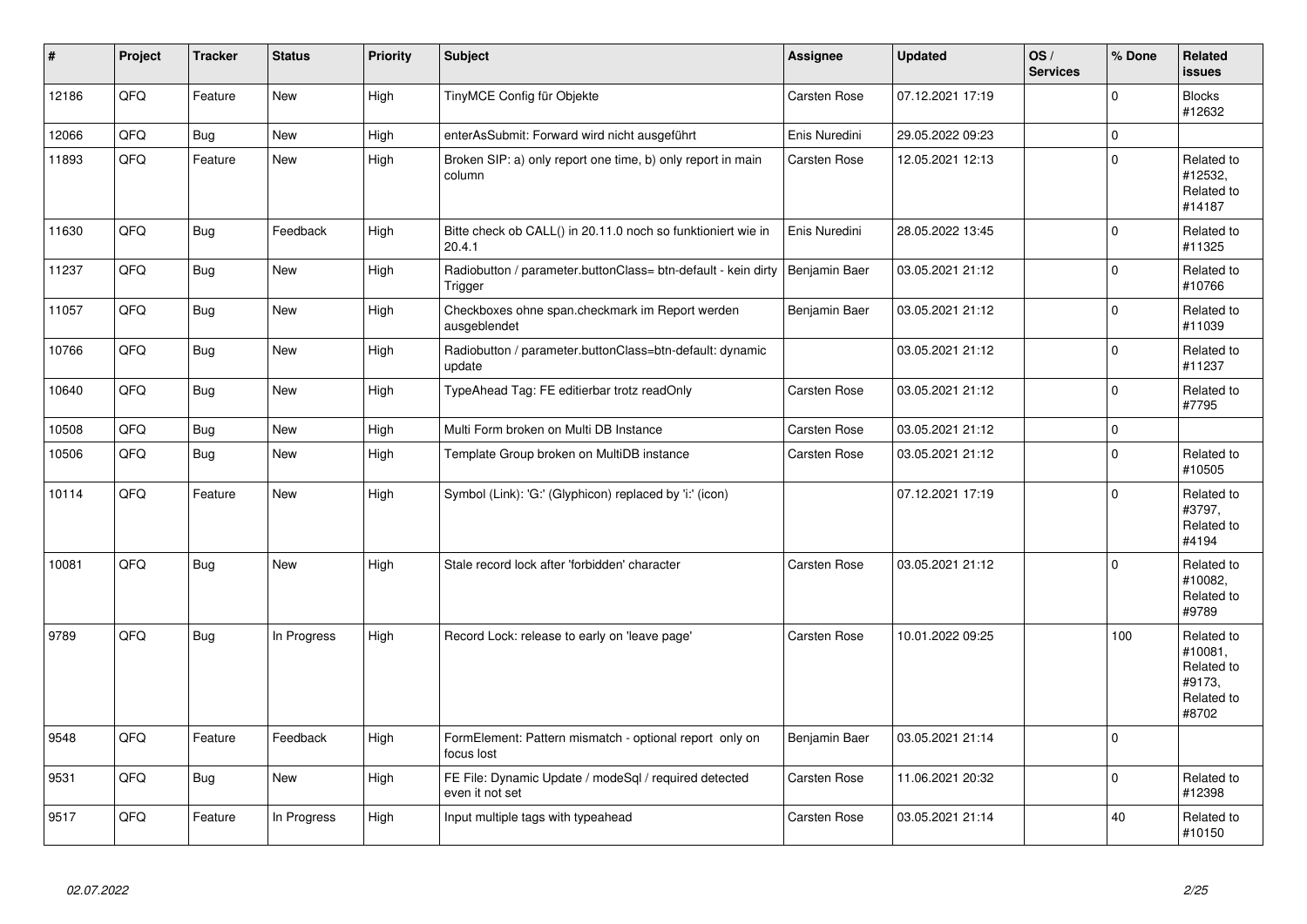| ∦    | Project | <b>Tracker</b> | <b>Status</b>     | <b>Priority</b> | <b>Subject</b>                                                                   | <b>Assignee</b>     | <b>Updated</b>   | OS/<br><b>Services</b> | % Done      | Related<br><b>issues</b>                        |
|------|---------|----------------|-------------------|-----------------|----------------------------------------------------------------------------------|---------------------|------------------|------------------------|-------------|-------------------------------------------------|
| 9347 | QFQ     | <b>Bug</b>     | <b>New</b>        | High            | FE.type=upload with dynamic show/hidden: required not<br>detected                | <b>Carsten Rose</b> | 12.06.2021 10:40 |                        | $\Omega$    | Related to<br>#5305,<br>Related to<br>#12398    |
| 9121 | QFQ     | Bug            | Priorize          | High            | sip links have r and __dbIndexData set                                           | <b>Carsten Rose</b> | 12.06.2021 10:41 |                        | $\Omega$    |                                                 |
| 9052 | QFQ     | Feature        | Feedback          | High            | Report: CodeMirror with SQL Syntax Highlight in FE                               | Enis Nuredini       | 08.06.2022 10:25 |                        | $\Omega$    |                                                 |
| 8962 | QFQ     | Feature        | <b>New</b>        | High            | allow for form fields with identical names                                       | <b>Carsten Rose</b> | 03.05.2021 21:14 |                        | $\Omega$    |                                                 |
| 8891 | QFQ     | <b>Bug</b>     | <b>New</b>        | High            | formSubmitLog: do not log passwords                                              | Enis Nuredini       | 25.03.2022 09:06 |                        | $\Omega$    |                                                 |
| 8668 | QFQ     | <b>Bug</b>     | <b>New</b>        | High            | Pill disabled: dyamic mode 'hidden' not respected - FE is still<br>required      | Carsten Rose        | 03.05.2021 21:14 |                        | $\Omega$    |                                                 |
| 8431 | QFQ     | Bug            | <b>New</b>        | High            | autocron.php with wrong path                                                     | <b>Carsten Rose</b> | 03.05.2021 21:14 |                        | $\Omega$    |                                                 |
| 8204 | QFQ     | Feature        | Priorize          | High            | Position 'required mark'                                                         | <b>Carsten Rose</b> | 16.06.2021 13:44 |                        | $\mathbf 0$ |                                                 |
| 8083 | QFQ     | <b>Bug</b>     | <b>New</b>        | High            | FormEditor: primary table list does not respect<br>'indexDb={{indexData:Y}}'     | <b>Carsten Rose</b> | 03.05.2021 21:14 |                        | $\mathbf 0$ | Has duplicate<br>#6678                          |
| 8082 | QFQ     | Feature        | Priorize          | High            | Contact form without saving record                                               | <b>Carsten Rose</b> | 07.12.2021 15:20 |                        | $\Omega$    | Related to<br>#8587,<br><b>Blocks</b><br>#11850 |
| 7899 | QFQ     | <b>Bug</b>     | <b>New</b>        | High            | Fe.type=password / retype / required: always complain<br>about missing value     | <b>Carsten Rose</b> | 03.05.2021 21:14 |                        | $\Omega$    |                                                 |
| 7850 | QFQ     | Feature        | <b>New</b>        | High            | Upload records: non 'pathFileName' column                                        | Carsten Rose        | 03.05.2021 21:14 |                        | $\mathbf 0$ |                                                 |
| 7650 | QFQ     | Bug            | New               | High            | Optional do not show 'required' sign on FormElement                              | Carsten Rose        | 03.05.2021 21:14 |                        | $\mathbf 0$ |                                                 |
| 7602 | QFQ     | Feature        | ToDo              | High            | Multi Select: with checkboxes                                                    | Benjamin Baer       | 22.03.2022 09:07 |                        | $\Omega$    |                                                 |
| 6116 | QFQ     | Bug            | Priorize          | High            | value of checkbox not saved                                                      | Carsten Rose        | 07.12.2021 17:19 |                        | $\mathbf 0$ |                                                 |
| 5715 | QFQ     | Feature        | <b>New</b>        | High            | PDF Caching                                                                      | Carsten Rose        | 03.05.2021 21:14 |                        | $\Omega$    | Related to<br>#5851,<br>Related to<br>#6357     |
| 5459 | QFQ     | <b>Bug</b>     | <b>New</b>        | High            | Multi DB: spread system tables between 'QFQ' and<br>'Data'-DB                    | <b>Carsten Rose</b> | 03.05.2021 21:14 |                        | $\Omega$    | Related to<br>#4720                             |
| 5221 | QFQ     | Bug            | New               | High            | Download Dialog: Bleibt stehen in FF wenn Datei<br>automatisch gespeichert wird. | <b>Carsten Rose</b> | 03.05.2021 21:14 |                        | $\mathbf 0$ |                                                 |
| 4279 | QFQ     | <b>Bug</b>     | Some day<br>maybe | High            | config.linkVars lost                                                             | Carsten Rose        | 03.05.2021 21:14 |                        | $\Omega$    |                                                 |
| 4258 | QFQ     | Feature        | Some day<br>maybe | High            | System Defaults: Forms                                                           | Carsten Rose        | 03.05.2021 21:14 |                        | $\Omega$    |                                                 |
| 3990 | QFQ     | Feature        | Some day<br>maybe | High            | custom class definition: add space automatically                                 | Carsten Rose        | 03.05.2021 21:14 |                        | $\mathbf 0$ |                                                 |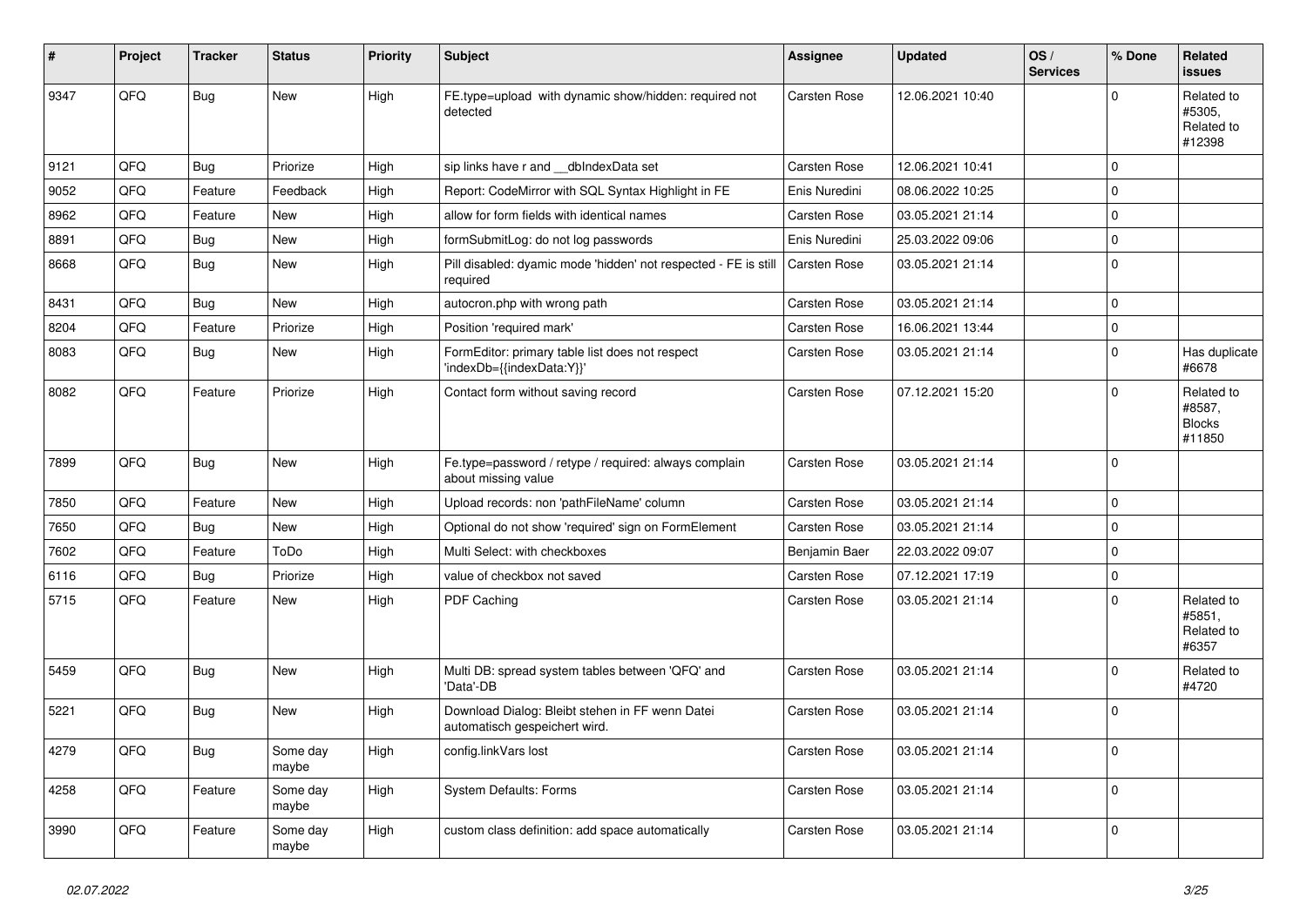| $\vert$ # | Project | <b>Tracker</b> | <b>Status</b>     | <b>Priority</b> | <b>Subject</b>                                                                                         | <b>Assignee</b>     | <b>Updated</b>   | OS/<br><b>Services</b> | % Done              | Related<br>issues                                                                                                                                                     |
|-----------|---------|----------------|-------------------|-----------------|--------------------------------------------------------------------------------------------------------|---------------------|------------------|------------------------|---------------------|-----------------------------------------------------------------------------------------------------------------------------------------------------------------------|
| 3967      | QFQ     | Feature        | Some day<br>maybe | High            | Report: Checkbox, Radio, Dropdown, Input welches ohne<br>Submit funktioniert - 'Inline-Form'           | Carsten Rose        | 03.05.2021 21:14 |                        | $\mathbf 0$         |                                                                                                                                                                       |
| 3848      | QFQ     | Feature        | Some day<br>maybe | High            | Antivirus check fuer Upload files in qfq?                                                              | <b>Carsten Rose</b> | 03.05.2021 21:14 |                        | $\mathbf 0$         | Related to<br>#4131                                                                                                                                                   |
| 3727      | QFQ     | Feature        | New               | High            | Security: Session Hijacking erschweren                                                                 | <b>Carsten Rose</b> | 03.05.2021 21:14 |                        | 0                   |                                                                                                                                                                       |
| 3570      | QFQ     | <b>Bug</b>     | Some day<br>maybe | High            | Formular mit prmitnew permitEdit=Always wird nicht<br>aufgerufen (ist leer)                            | Carsten Rose        | 03.05.2021 21:14 |                        | $\mathbf 0$         |                                                                                                                                                                       |
| 3109      | QFQ     | Bug            | Some day<br>maybe | High            | RealUrl: Links werden nicht korrekt gerendert                                                          | Carsten Rose        | 03.05.2021 21:14 |                        | $\mathbf 0$         |                                                                                                                                                                       |
| 3061      | QFQ     | <b>Bug</b>     | Some day<br>maybe | High            | winstitute: mysql connection durcheinander - nmhp17<br>(ag7)/QFQ arbeitet mit DB/Tabellen von biostat. | Carsten Rose        | 03.05.2021 21:14 |                        | $\mathbf 0$         |                                                                                                                                                                       |
| 14455     | QFQ     | Support        | New               | Normal          | TinyMCE: Activate save button after upload picture over<br>drag&drop                                   | Enis Nuredini       | 01.07.2022 08:37 |                        | $\pmb{0}$           |                                                                                                                                                                       |
| 14395     | QFQ     | Support        | New               | Normal          | FormEditor: Virtual table columns                                                                      | Enis Nuredini       | 21.06.2022 16:09 |                        | $\mathbf 0$         |                                                                                                                                                                       |
| 14377     | QFQ     | Bug            | New               | Normal          | Documentation > General Tips: white page after migration                                               | Enis Nuredini       | 19.06.2022 16:37 |                        | 0                   |                                                                                                                                                                       |
| 14376     | QFQ     | Feature        | New               | Normal          | QFQ Bootstrap: if missing, create stored procedures                                                    | Enis Nuredini       | 19.06.2022 16:37 |                        | $\mathbf 0$         |                                                                                                                                                                       |
| 14371     | QFQ     | Feature        | Priorize          | Normal          | LDAP via REPORT                                                                                        | Carsten Rose        | 19.06.2022 16:37 |                        | $\mathbf 0$         |                                                                                                                                                                       |
| 14323     | QFQ     | <b>Bug</b>     | In Progress       | Normal          | Report: render=both single - no impact                                                                 | <b>Carsten Rose</b> | 19.06.2022 18:31 |                        | $\mathbf 0$         |                                                                                                                                                                       |
| 14322     | QFQ     | Bug            | New               | Normal          | Form Load: by default no scroll (save & close should be<br>visible)                                    | Enis Nuredini       | 15.06.2022 14:12 |                        | $\mathbf 0$         | Related to<br>#14321,<br>Related to<br>#6232                                                                                                                          |
| 14320     | QFQ     | Feature        | ToDo              | Normal          | Allow specific HTML Tags and Attributes: general, TinyMCE                                              | Enis Nuredini       | 17.06.2022 10:44 |                        | $\mathbf 0$         | Related to<br>#12664,<br>Related to<br>#12039,<br>Related to<br>#11702,<br>Related to<br>#7239,<br>Related to<br>#3708,<br>Related to<br>#3646,<br>Related to<br>#880 |
| 14305     | QFQ     | Bug            | New               | Normal          | Inline Report editing does not create history entries                                                  | Carsten Rose        | 10.06.2022 11:55 |                        | $\mathsf{O}\xspace$ |                                                                                                                                                                       |
| 14304     | QFQ     | <b>Bug</b>     | New               | Normal          | table sorter view safer does not work                                                                  | Carsten Rose        | 10.06.2022 11:49 |                        | $\pmb{0}$           |                                                                                                                                                                       |
| 14303     | QFQ     | <b>Bug</b>     | ToDo              | Normal          | datetime broken with picker                                                                            | Enis Nuredini       | 17.06.2022 09:02 |                        | 0                   | Related to<br>#12630                                                                                                                                                  |
| 14290     | QFG     | Feature        | Priorize          | Normal          | FormEditor: Show Table Definition                                                                      | Carsten Rose        | 19.06.2022 16:37 |                        | $\pmb{0}$           |                                                                                                                                                                       |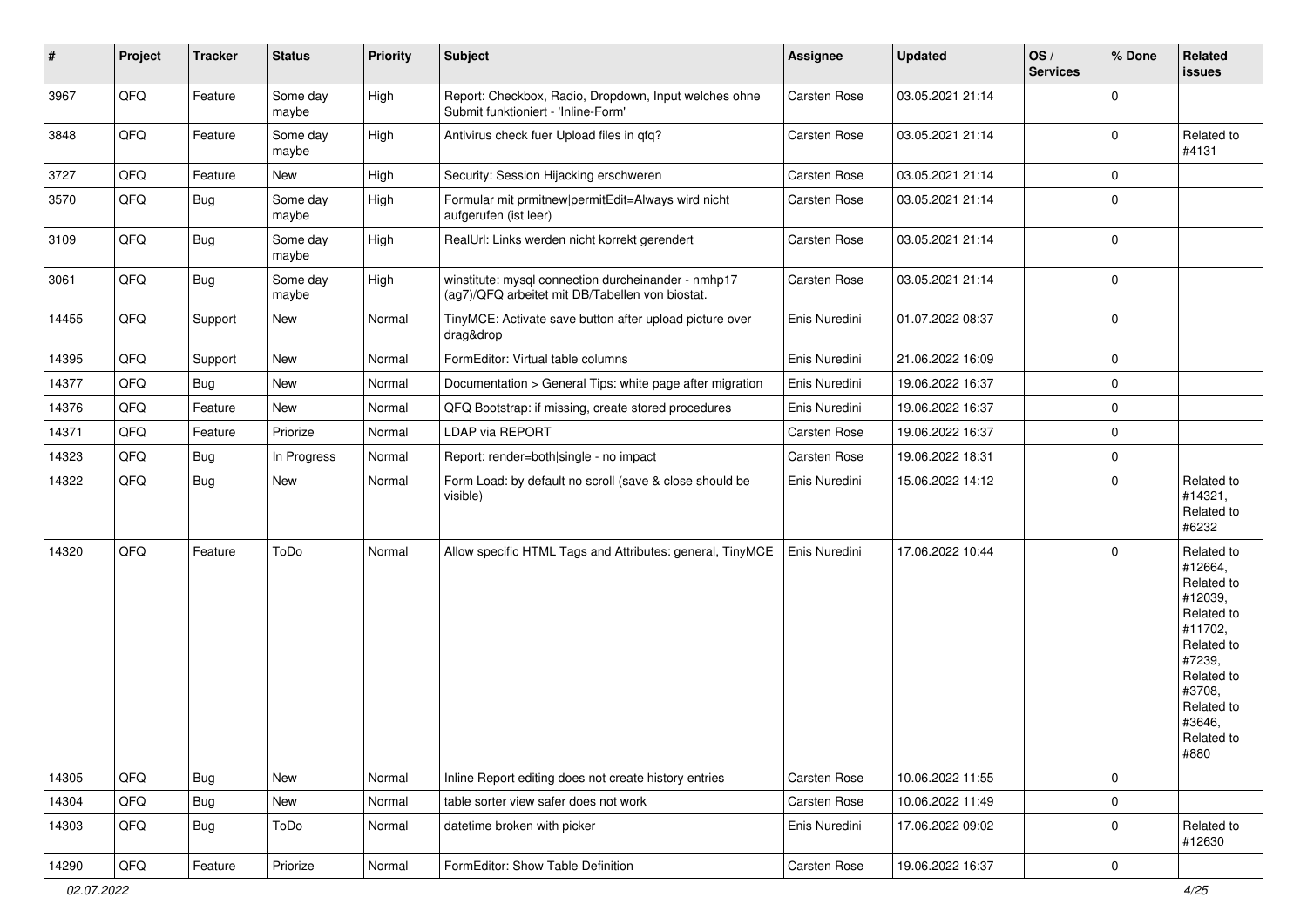| #     | Project | <b>Tracker</b> | <b>Status</b>     | <b>Priority</b> | Subject                                                                                  | Assignee               | <b>Updated</b>   | OS/<br><b>Services</b> | % Done      | Related<br><b>issues</b>                         |
|-------|---------|----------------|-------------------|-----------------|------------------------------------------------------------------------------------------|------------------------|------------------|------------------------|-------------|--------------------------------------------------|
| 14283 | QFQ     | Bug            | Priorize          | Normal          | HEIC / HEIF convert doesn't trigger                                                      | Carsten Rose           | 19.06.2022 16:37 |                        | $\mathbf 0$ |                                                  |
| 14245 | QFQ     | Bug            | New               | Normal          | Form Save Btn bleibt disabled wenn Datumsfeld über<br>Datepicker geändert                | Enis Nuredini          | 27.05.2022 13:45 |                        | 0           | Related to<br>#13689                             |
| 14233 | QFQ     | Bug            | <b>New</b>        | Normal          | AS_link: question - HTML is not rendered                                                 | Carsten Rose           | 28.05.2022 11:02 |                        | $\mathbf 0$ |                                                  |
| 14227 | QFQ     | Feature        | New               | Normal          | Selenium Konkurrenz: cypress.io                                                          | Enis Nuredini          | 28.05.2022 11:02 |                        | 0           |                                                  |
| 14185 | QFQ     | Feature        | <b>New</b>        | Normal          | External/Autocron.php - better suitable directory                                        | Support: System        | 28.05.2022 11:03 |                        | $\mathbf 0$ |                                                  |
| 14175 | QFQ     | <b>Bug</b>     | In Progress       | Normal          | Opening a form with no QFQ Session cookie fails                                          | Carsten Rose           | 03.06.2022 10:40 |                        | $\mathbf 0$ |                                                  |
| 14091 | QFQ     | <b>Bug</b>     | <b>New</b>        | Normal          | inconsistent template path for twig                                                      | Carsten Rose           | 19.04.2022 18:36 |                        | $\mathbf 0$ |                                                  |
| 14090 | QFQ     | Feature        | <b>New</b>        | Normal          | Nützliche _script funktionen                                                             | Carsten Rose           | 28.05.2022 11:03 |                        | $\mathbf 0$ |                                                  |
| 14077 | QFQ     | Bug            | New               | Normal          | As _link: Attribute 'class' missing by r:1 and r:3 - but should<br>set                   | Carsten Rose           | 28.05.2022 11:02 |                        | $\mathbf 0$ | Related to<br>#5342,<br>Related to<br>#4343      |
| 14028 | QFQ     | Feature        | <b>New</b>        | Normal          | Required notification: visual nicer                                                      | Enis Nuredini          | 28.05.2022 11:01 |                        | $\mathbf 0$ |                                                  |
| 13945 | QFQ     | Feature        | New               | Normal          | As _link: content before/after link                                                      | Enis Nuredini          | 28.05.2022 11:01 |                        | 0           | Related to<br>#12262                             |
| 13943 | QFQ     | Bug            | Priorize          | Normal          | unable to find formgroup                                                                 | Enis Nuredini          | 28.05.2022 11:03 |                        | $\mathbf 0$ |                                                  |
| 13900 | QFQ     | Feature        | Priorize          | Normal          | Selenium: Check das Cookie/PDF funktioniert                                              | Enis Nuredini          | 25.03.2022 12:45 |                        | 0           |                                                  |
| 13899 | QFQ     | Bug            | ToDo              | Normal          | Selenium: zum laufen bringen                                                             | Enis Nuredini          | 25.03.2022 10:24 |                        | $\mathbf 0$ |                                                  |
| 13843 | QFQ     | Feature        | <b>New</b>        | Normal          | Create JWT via QFQ                                                                       | <b>Carsten Rose</b>    | 19.03.2022 17:42 |                        | $\mathbf 0$ |                                                  |
| 13841 | QFQ     | Feature        | New               | Normal          | Create PDF via iText - evaluate                                                          | <b>Carsten Rose</b>    | 19.03.2022 17:42 |                        | $\mathbf 0$ |                                                  |
| 13767 | QFQ     | Bug            | Feedback          | Normal          | date/time-picker: required shows up/down button orange                                   | Enis Nuredini          | 16.05.2022 23:16 |                        | $\mathbf 0$ |                                                  |
| 13706 | QFQ     | Bug            | New               | Normal          | Wrong CheckType in FieldElement LastStatus of Form Cron                                  | Carsten Rose           | 21.01.2022 18:20 |                        | $\mathbf 0$ |                                                  |
| 13700 | QFQ     | Feature        | New               | Normal          | Redesign qfq.io Seite                                                                    | <b>Carsten Rose</b>    | 19.03.2022 17:43 |                        | $\mathbf 0$ |                                                  |
| 13689 | QFQ     | <b>Bug</b>     | New               | Normal          | Enter auf Eingabefeld mit ungültigem Wert führt zu blurry<br>Seite                       | Enis Nuredini          | 28.05.2022 10:53 |                        | $\Omega$    | Related to<br>#14245, Has<br>duplicate<br>#11891 |
| 13659 | QFQ     | Bug            | <b>New</b>        | Normal          | wrong sanitize class applied to R-store                                                  | <b>Carsten Rose</b>    | 15.01.2022 14:23 |                        | $\mathbf 0$ |                                                  |
| 13647 | QFQ     | Bug            | <b>New</b>        | Normal          | Autofocus funktioniert nicht auf Chrome                                                  | Benjamin Baer          | 19.03.2022 17:44 |                        | $\mathbf 0$ |                                                  |
| 13609 | QFQ     | Feature        | New               | Normal          | QFQ Introduction: Seite aufloesen                                                        | Philipp<br>Gröbelbauer | 28.05.2022 11:02 |                        | $\pmb{0}$   |                                                  |
| 13608 | QFQ     | Feature        | Some day<br>maybe | Normal          | Automatic Browser Language Redirect                                                      | Enis Nuredini          | 17.06.2022 08:35 |                        | $\mathbf 0$ |                                                  |
| 13592 | QFQ     | <b>Bug</b>     | New               | Normal          | QFQ Build Queue: das vergeben von Tags klappt nicht. Es<br>werden keine Releases gebaut. | Carsten Rose           | 19.03.2022 17:45 |                        | $\mathbf 0$ |                                                  |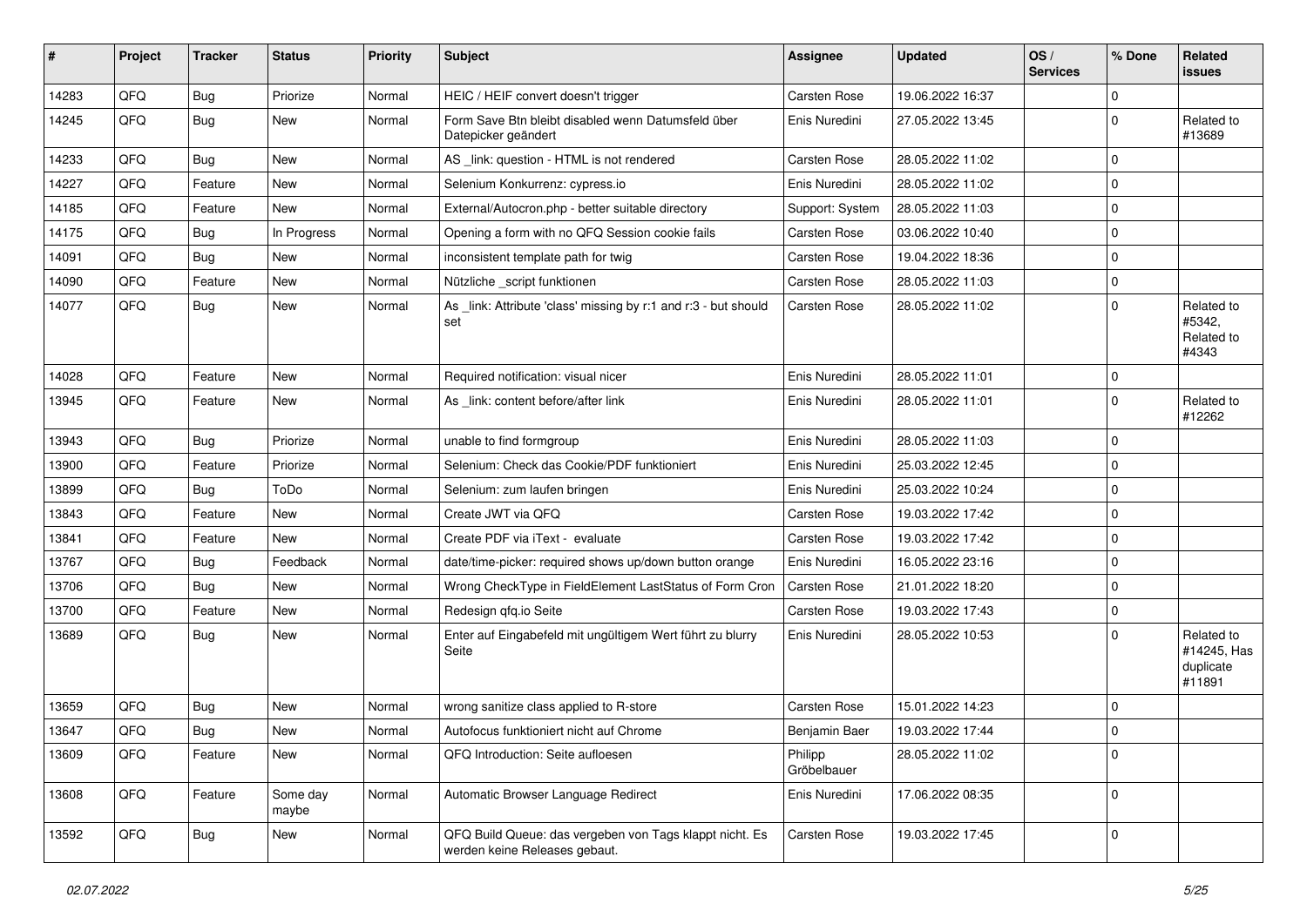| #     | <b>Project</b> | <b>Tracker</b> | <b>Status</b>              | <b>Priority</b> | <b>Subject</b>                                                                       | <b>Assignee</b> | <b>Updated</b>   | OS/<br><b>Services</b> | % Done      | Related<br>issues                                                      |
|-------|----------------|----------------|----------------------------|-----------------|--------------------------------------------------------------------------------------|-----------------|------------------|------------------------|-------------|------------------------------------------------------------------------|
| 13572 | QFQ            | Feature        | Feedback                   | Normal          | Form Load: misleading error message on trying to load non<br>existent primary record | Enis Nuredini   | 16.05.2022 23:16 |                        | 100         |                                                                        |
| 13566 | QFQ            | Feature        | Ready to sync<br>(develop) | Normal          | Delete config-example.qfq.php file                                                   | Carsten Rose    | 23.12.2021 09:25 |                        | $\mathbf 0$ |                                                                        |
| 13528 | QFQ            | Bug            | <b>New</b>                 | Normal          | qfq.io > releases: es wird kein neues Release angelegt                               | Benjamin Baer   | 19.03.2022 17:46 |                        | $\pmb{0}$   |                                                                        |
| 13467 | QFQ            | Feature        | <b>New</b>                 | Normal          | ChangeLog Generator                                                                  | Carsten Rose    | 19.03.2022 17:46 |                        | $\mathbf 0$ | Related to<br>#11460                                                   |
| 13460 | QFQ            | Bug            | <b>New</b>                 | Normal          | Doc: Password set/reset  password should not processed<br>with 'html encode'         | Carsten Rose    | 19.03.2022 17:46 |                        | $\pmb{0}$   |                                                                        |
| 13451 | QFQ            | Bug            | <b>New</b>                 | Normal          | Character Counter / Max Character: Problem in Safari                                 | Carsten Rose    | 15.04.2022 17:18 |                        | $\pmb{0}$   |                                                                        |
| 13354 | QFQ            | Feature        | New                        | Normal          | Using Websocket in QFQ                                                               | Carsten Rose    | 10.11.2021 15:47 |                        | $\mathbf 0$ |                                                                        |
| 13332 | QFQ            | Bug            | <b>New</b>                 | Normal          | Multi Form: Required Felder werden visuell nicht markiert.                           | Carsten Rose    | 19.03.2022 17:47 |                        | 0           |                                                                        |
| 13331 | QFQ            | Bug            | New                        | Normal          | Multi Form: Clear Icon misplaced                                                     | Carsten Rose    | 19.03.2022 17:47 |                        | $\pmb{0}$   |                                                                        |
| 13330 | QFQ            | Feature        | In Progress                | Normal          | Multi Form: Upload                                                                   | Carsten Rose    | 07.11.2021 12:40 |                        | 50          | Related to<br>#9706                                                    |
| 12989 | QFQ            | <b>Bug</b>     | <b>New</b>                 | Normal          | empty string does not trigger dynamic update                                         | Enis Nuredini   | 28.05.2022 11:09 |                        | $\Omega$    |                                                                        |
| 12716 | QFQ            | Bug            | <b>New</b>                 | Normal          | template group: Pattern only applied to first instance                               | Carsten Rose    | 19.03.2022 17:47 |                        | $\pmb{0}$   |                                                                        |
| 12714 | QFQ            | Bug            | New                        | Normal          | Conversion of GIF to PDF broken when GIF contains Alpha.                             | Carsten Rose    | 19.03.2022 17:49 |                        | $\pmb{0}$   |                                                                        |
| 12679 | QFQ            | Feature        | New                        | Normal          | tablesorter: custom column width                                                     | Carsten Rose    | 16.06.2021 11:10 |                        | 0           |                                                                        |
| 12664 | QFQ            | Feature        | <b>New</b>                 | Normal          | TinyMCE: report/remove malicous HTML/JS Code                                         | Carsten Rose    | 19.03.2022 17:47 |                        | $\mathbf 0$ | Related to<br>#14320                                                   |
| 12632 | QFQ            | Feature        | <b>New</b>                 | Normal          | TinyMCE: Prepare CSS classes for images                                              | Carsten Rose    | 04.06.2021 14:35 |                        | 100         | Blocked by<br>#12186                                                   |
| 12630 | QFQ            | Feature        | In Progress                | Normal          | Input: date[time]: min / max values                                                  | Enis Nuredini   | 20.06.2022 18:31 |                        | $\Omega$    | Related to<br>#10096,<br>Related to<br>#14302.<br>Related to<br>#14303 |
| 12611 | QFQ            | Feature        | Some day<br>maybe          | Normal          | Refactoring: Bootstrap with Lazy Loading                                             | Carsten Rose    | 08.06.2022 10:37 |                        | $\Omega$    | Related to<br>#12490,<br>Related to<br>#10013,<br>Related to<br>#7732  |
| 12603 | QFQ            | Feature        | <b>New</b>                 | Normal          | Dropdown (Select), Radio, checkbox:<br>itemListAlways={{!SELECT key, value}}         | Carsten Rose    | 19.03.2022 17:47 |                        | $\mathbf 0$ |                                                                        |
| 12584 | QFQ            | Feature        | Feedback                   | Normal          | T3 v10 migration script: replace alias-patterns (v11)                                | Carsten Rose    | 28.05.2022 11:12 |                        | 100         |                                                                        |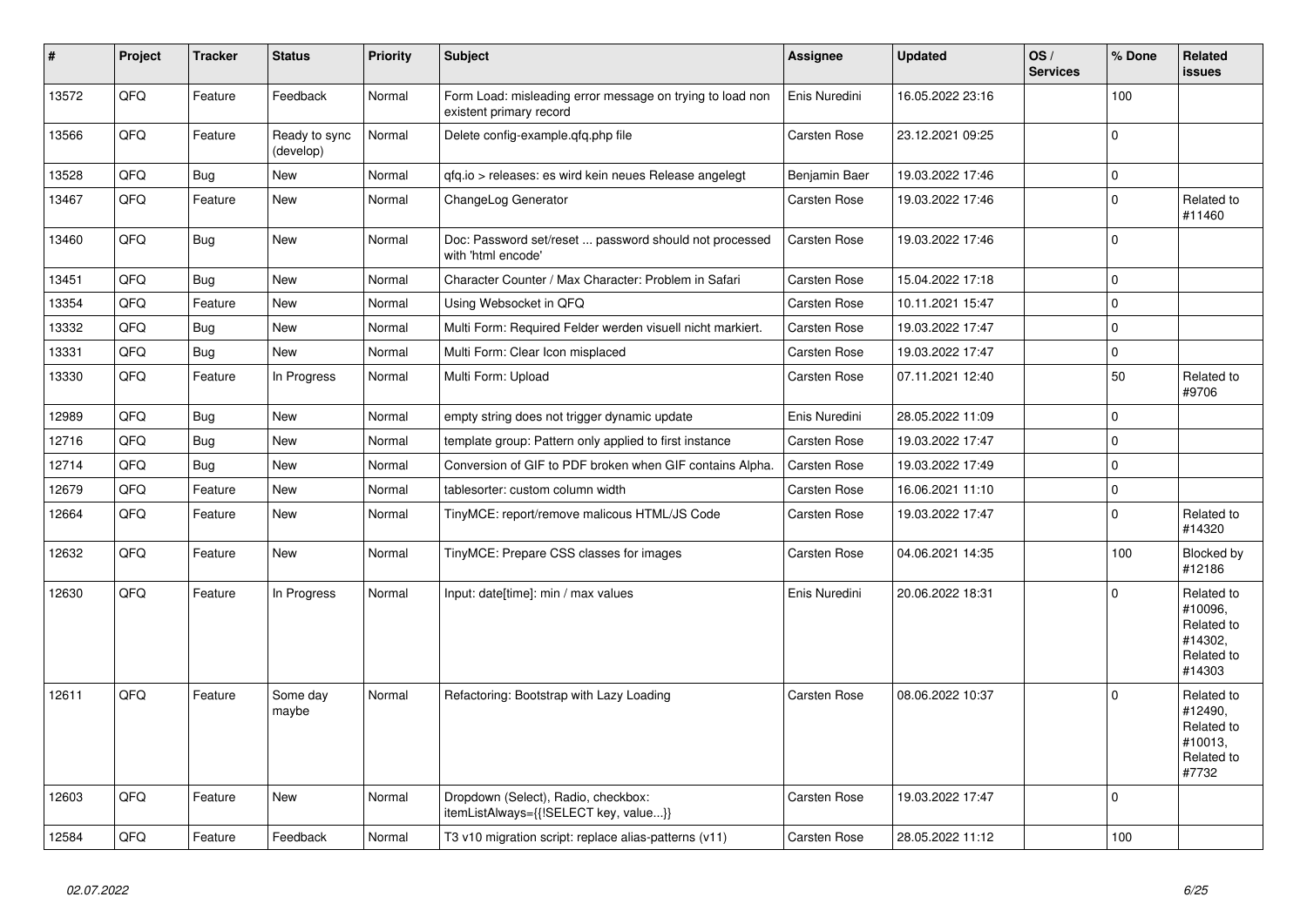| #     | Project | <b>Tracker</b> | <b>Status</b> | <b>Priority</b> | <b>Subject</b>                                                                                                                                      | Assignee            | <b>Updated</b>   | OS/<br><b>Services</b> | % Done      | Related<br><b>issues</b>                                               |
|-------|---------|----------------|---------------|-----------------|-----------------------------------------------------------------------------------------------------------------------------------------------------|---------------------|------------------|------------------------|-------------|------------------------------------------------------------------------|
| 12581 | QFQ     | Bug            | New           | Normal          | Form.forward=close: Record 'new' in new browser tab ><br>save (& close) >> Form is not reloaded with new created<br>record id and stays in mode=new | Carsten Rose        | 19.03.2022 17:48 |                        | $\Omega$    |                                                                        |
| 12556 | QFQ     | Feature        | New           | Normal          | Pills Title: colored = static or dynamic on allrequiredgiven                                                                                        | Benjamin Baer       | 19.03.2022 17:49 |                        | $\Omega$    |                                                                        |
| 12546 | QFQ     | Bug            | Feedback      | Normal          | Branch 'Development' - Unit Tests mit dirty workaround<br>angepasst                                                                                 | <b>Carsten Rose</b> | 19.03.2022 17:48 |                        | $\Omega$    |                                                                        |
| 12520 | QFQ     | Bug            | <b>New</b>    | Normal          | Switch FE User: still active even FE User session expired                                                                                           | <b>Carsten Rose</b> | 19.03.2022 17:48 |                        | $\mathbf 0$ |                                                                        |
| 12512 | QFQ     | Bug            | New           | Normal          | Some MySQL Installation can't use 'stored procedures'                                                                                               | Carsten Rose        | 19.03.2022 17:48 |                        | $\mathbf 0$ |                                                                        |
| 12504 | QFQ     | Feature        | Priorize      | Normal          | sql.log: report fe.id                                                                                                                               | <b>Carsten Rose</b> | 05.05.2021 22:09 |                        | $\Omega$    |                                                                        |
| 12503 | QFQ     | Feature        | Priorize      | Normal          | Detect dangerous UPDATE statement with missing WHERE                                                                                                | <b>Carsten Rose</b> | 05.05.2021 22:09 |                        | 0           |                                                                        |
| 12490 | QFQ     | Feature        | <b>New</b>    | Normal          | Loading Plugins in QFQ - see what tinymce does. (lazy<br>loading)                                                                                   | Benjamin Baer       | 08.06.2022 10:37 |                        | $\Omega$    | Related to<br>#12611,<br>Related to<br>#10013,<br>Related to<br>#7732  |
| 12480 | QFQ     | Feature        | <b>New</b>    | Normal          | If QFQ upgrade is running, block further request                                                                                                    | <b>Carsten Rose</b> | 03.05.2021 20:45 |                        | $\Omega$    |                                                                        |
| 12477 | QFQ     | Feature        | <b>New</b>    | Normal          | Support for refactoring: Form, FormElement, diverse<br>Tabellen/Spalten, tt-content Records                                                         | <b>Carsten Rose</b> | 03.05.2021 20:45 |                        | $\Omega$    |                                                                        |
| 12476 | QFQ     | Feature        | New           | Normal          | clearMe: a) should trigger 'dirty', b) sticky on textarea resize                                                                                    | Benjamin Baer       | 04.01.2022 08:40 |                        | $\Omega$    | Related to<br>#9528                                                    |
| 12474 | QFQ     | Feature        | <b>New</b>    | Normal          | Check BaseConfigURL if it is given and the the last char is '/'                                                                                     | <b>Carsten Rose</b> | 03.05.2021 20:45 |                        | $\Omega$    |                                                                        |
| 12465 | QFQ     | Feature        | <b>New</b>    | Normal          | QFQ Function: use in FE to fill StoreRecord                                                                                                         | <b>Carsten Rose</b> | 05.05.2021 21:58 |                        | $\Omega$    |                                                                        |
| 12452 | QFQ     | Feature        | Priorize      | Normal          | BaseURL: alsways with '/' at the end                                                                                                                | Carsten Rose        | 19.06.2022 13:45 |                        | $\Omega$    | Related to<br>#10782                                                   |
| 12440 | QFQ     | Feature        | In Progress   | Normal          | Typo3 V10 upgrade (durchfuehren und testen)                                                                                                         | <b>Carsten Rose</b> | 21.03.2022 09:53 |                        | 50          | Related to<br>#12357,<br>Related to<br>#12067,<br>Related to<br>#10661 |
| 12439 | QFQ     | Feature        | In Progress   | Normal          | TinyMCE Paste from Word & Character Count/Limit                                                                                                     | Carsten Rose        | 05.05.2021 22:15 |                        | $\Omega$    |                                                                        |
| 12413 | QFQ     | Feature        | New           | Normal          | STORE_TYPO3: enhance for {{be_users.email:T}},<br>{{fe_users.email:T}}                                                                              | <b>Carsten Rose</b> | 03.05.2021 20:45 |                        | $\Omega$    | Related to<br>#12412,<br>Related to<br>#10012                          |
| 12412 | QFQ     | Feature        | <b>New</b>    | Normal          | Action/Escape qualifier 'e' (empty), '0': if given, an empty<br>string (or '0') will be treated as 'not found'                                      | <b>Carsten Rose</b> | 08.05.2021 09:40 |                        | $\Omega$    | Related to<br>#12413,<br>Related to<br>#10012                          |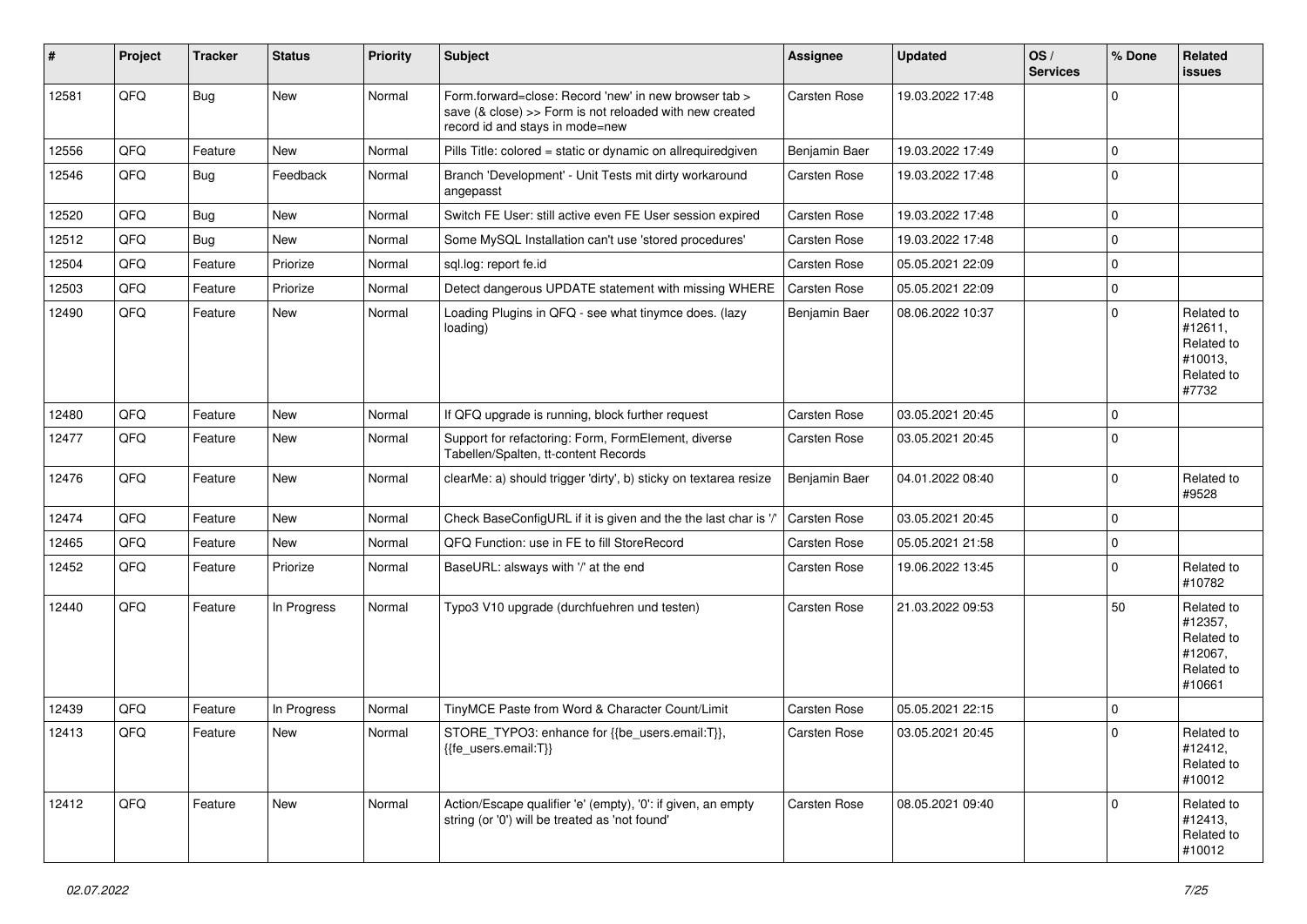| ∦     | Project | <b>Tracker</b> | <b>Status</b>     | <b>Priority</b> | <b>Subject</b>                                                                                             | <b>Assignee</b> | <b>Updated</b>   | OS/<br><b>Services</b> | % Done      | Related<br>issues                                                           |
|-------|---------|----------------|-------------------|-----------------|------------------------------------------------------------------------------------------------------------|-----------------|------------------|------------------------|-------------|-----------------------------------------------------------------------------|
| 12400 | QFQ     | Feature        | New               | Normal          | Tutorial ist in QFQ Doku, Wird in der Suche gefunden, es<br>gibt aber kein Menupunkt - Inhalt ueberpruefen | Carsten Rose    | 03.05.2021 20:45 |                        | 0           |                                                                             |
| 12337 | QFQ     | Feature        | Some day<br>maybe | Normal          | Database.php: better caching                                                                               | Carsten Rose    | 16.09.2021 15:10 |                        | $\mathbf 0$ |                                                                             |
| 12330 | QFQ     | Feature        | <b>New</b>        | Normal          | Copy to input field / text area / TinyMCE                                                                  | Carsten Rose    | 07.04.2021 09:01 |                        | $\mathbf 0$ |                                                                             |
| 12327 | QFQ     | Bug            | <b>New</b>        | Normal          | Copy to clipboard: Glyphicon can not be changed                                                            | Carsten Rose    | 27.12.2021 17:59 |                        | $\pmb{0}$   |                                                                             |
| 12325 | QFQ     | <b>Bug</b>     | Priorize          | Normal          | MultiDB form.dblndex not working for report syntax                                                         | Carsten Rose    | 07.09.2021 13:37 |                        | $\mathbf 0$ | Related to<br>#12145,<br>Related to<br>#12314                               |
| 12315 | QFQ     | Feature        | Some day<br>maybe | Normal          | Form History (Diffs) / Backups                                                                             | Carsten Rose    | 16.09.2021 15:10 |                        | 0           |                                                                             |
| 12269 | QFQ     | Feature        | <b>New</b>        | Normal          | 2FA - Login                                                                                                | Carsten Rose    | 03.05.2021 20:45 |                        | $\pmb{0}$   |                                                                             |
| 12262 | QFQ     | Feature        | ToDo              | Normal          | Form buttons on top: more customable                                                                       | Enis Nuredini   | 17.06.2022 10:44 |                        | $\mathbf 0$ | Related to<br>#13945, Has<br>duplicate<br>#4046, Has<br>duplicate<br>#10080 |
| 12187 | QFQ     | Bug            | <b>New</b>        | Normal          | Trigger FormAsFile() via Report: probably problem with multi<br>DB setup                                   | Carsten Rose    | 20.03.2021 21:20 |                        | $\mathbf 0$ |                                                                             |
| 12163 | QFQ     | Feature        | <b>New</b>        | Normal          | Checkbox: table wrap                                                                                       | Carsten Rose    | 03.05.2021 20:51 |                        | 0           |                                                                             |
| 12162 | QFQ     | Feature        | <b>New</b>        | Normal          | FE.type=sendmail: personalized mailing (several mails) via<br>template                                     | Carsten Rose    | 03.05.2021 20:45 |                        | $\mathbf 0$ |                                                                             |
| 12156 | QFQ     | Feature        | <b>New</b>        | Normal          | Form: Optional disable 'leave page'                                                                        |                 | 03.05.2021 20:45 |                        | 0           |                                                                             |
| 12146 | QFQ     | Feature        | <b>New</b>        | Normal          | Autocron Job: Anzeigen wann der naechste Job ausgefuehrt<br>wird, resp das er nicht ausgefuehrt wird       | Carsten Rose    | 15.03.2021 15:23 |                        | $\Omega$    |                                                                             |
| 12135 | QFQ     | Feature        | <b>New</b>        | Normal          | Subrecord: Notiz                                                                                           |                 | 24.04.2021 16:58 |                        | $\pmb{0}$   |                                                                             |
| 12133 | QFQ     | Bug            | New               | Normal          | NPM, phpSpreadSheet aktualisieren                                                                          | Carsten Rose    | 15.03.2021 09:04 |                        | 0           |                                                                             |
| 12119 | QFQ     | Feature        | <b>New</b>        | Normal          | AS paged: error message missing if there ist no 'r' argument.                                              | Carsten Rose    | 03.05.2021 20:51 |                        | $\mathbf 0$ |                                                                             |
| 12109 | QFQ     | Feature        | New               | Normal          | Donwload Link: Plain, SIP, Persistent Link, Peristent SIP -<br>new notation                                | Carsten Rose    | 03.05.2021 20:45 |                        | $\mathbf 0$ | Related to<br>#12085                                                        |
| 12045 | QFQ     | <b>Bug</b>     | New               | Normal          | templateGroup afterSave FE: Aufruf ohne<br>sqlHonorFormElements funktioniert nicht                         | Carsten Rose    | 18.02.2021 16:33 |                        | 0           |                                                                             |
| 12040 | QFQ     | <b>Bug</b>     | New               | Normal          | FE Mode 'hidden' für zwei FEs auf einer Zeile                                                              | Carsten Rose    | 18.02.2021 10:13 |                        | $\pmb{0}$   |                                                                             |
| 12039 | QFQ     | Feature        | New               | Normal          | Missing htmlSpecialChar() in pre processing on form submit                                                 |                 | 18.02.2021 00:09 |                        | $\mathbf 0$ | Related to<br>#14320                                                        |
| 12038 | QFQ     | Feature        | New               | Normal          | a) STORE_VAR: filenameOnlyStripUniq, b) SP:<br>QSTRIPUNIQ()                                                |                 | 17.02.2021 23:55 |                        | $\pmb{0}$   |                                                                             |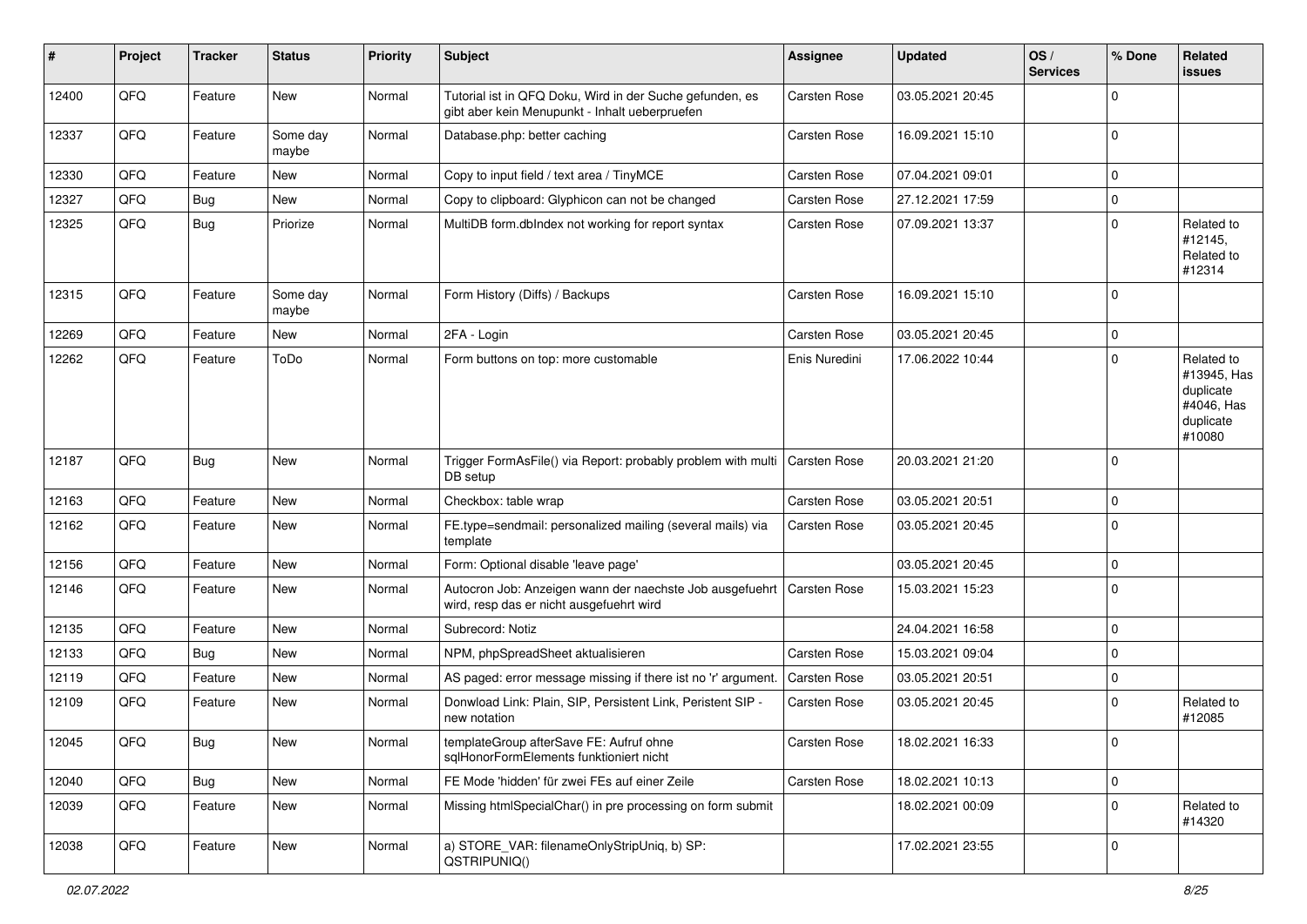| $\pmb{\#}$ | Project | <b>Tracker</b> | <b>Status</b> | <b>Priority</b> | <b>Subject</b>                                                                                       | Assignee                                               | <b>Updated</b>   | OS/<br><b>Services</b> | % Done      | <b>Related</b><br><b>issues</b>              |                      |
|------------|---------|----------------|---------------|-----------------|------------------------------------------------------------------------------------------------------|--------------------------------------------------------|------------------|------------------------|-------------|----------------------------------------------|----------------------|
| 12024      | QFQ     | Feature        | <b>New</b>    | Normal          | Excel Export: text columns by default decode<br>htmlspeciachar()                                     | Carsten Rose                                           | 17.02.2021 23:55 |                        | $\Omega$    | Related to<br>#12022                         |                      |
| 12023      | QFQ     | Feature        | <b>New</b>    | Normal          | MySQL Stored Precdure: QDECODESPECIALCHAR()                                                          | Carsten Rose                                           | 16.02.2021 11:16 |                        | $\mathbf 0$ | Related to<br>#12022                         |                      |
| 11980      | QFQ     | Feature        | In Progress   | Normal          | protected verzeichnis MUSS geschützt werden                                                          | Carsten Rose                                           | 07.09.2021 13:30 |                        | 0           |                                              |                      |
| 11955      | QFQ     | Feature        | <b>New</b>    | Normal          | subrecord: new title option to set <th> attributes - e.g. to<br/>customize tablesorter options.</th> | attributes - e.g. to<br>customize tablesorter options. | Carsten Rose     | 03.05.2021 20:47       |             | $\Omega$                                     | Related to<br>#11775 |
| 11892      | QFQ     | Feature        | <b>New</b>    | Normal          | tablesorter: columns with links are hard to order - new<br>qualifier 'Y: <ord>'</ord>                | Enis Nuredini                                          | 23.03.2022 09:22 |                        | $\mathbf 0$ |                                              |                      |
| 11775      | QFQ     | Feature        | New           | Normal          | Subrecord Tooltip pro Feld                                                                           | Carsten Rose                                           | 18.12.2020 15:22 |                        | 0           | Related to<br>#11955                         |                      |
| 11752      | QFQ     | Bug            | <b>New</b>    | Normal          | checkbox renders multiple input elements with same name                                              | Carsten Rose                                           | 17.12.2020 14:58 |                        | 0           | Related to<br>#11750                         |                      |
| 11747      | QFQ     | Feature        | New           | Normal          | Maintenance Page with Redirect                                                                       | Carsten Rose                                           | 03.05.2021 20:47 |                        | $\Omega$    | Related to<br>#11741                         |                      |
| 11716      | QFQ     | Feature        | <b>New</b>    | Normal          | Form an beliebiger Stelle im Report anzeigen                                                         |                                                        | 09.12.2020 09:47 |                        | 0           |                                              |                      |
| 11715      | QFQ     | Bug            | <b>New</b>    | Normal          | acceptZeroAsRequired and requiredOffButMark do not<br>coincide                                       |                                                        | 08.12.2020 12:13 |                        | $\mathbf 0$ |                                              |                      |
| 11702      | QFQ     | Feature        | New           | Normal          | HTML Special Char makes no sense for 'allbut' if '&' is<br>forbidden                                 | Carsten Rose                                           | 07.12.2021 16:35 |                        | $\Omega$    | Related to<br>#5112,<br>Related to<br>#14320 |                      |
| 11695      | QFQ     | Bug            | <b>New</b>    | Normal          | MultiForm required FE Error                                                                          | Carsten Rose                                           | 04.12.2020 13:34 |                        | 0           |                                              |                      |
| 11668      | QFQ     | <b>Bug</b>     | <b>New</b>    | Normal          | Play function.sql - problem with mysql                                                               | Carsten Rose                                           | 03.05.2021 20:48 |                        | $\Omega$    |                                              |                      |
| 11667      | QFQ     | Bug            | New           | Normal          | MySQL mariadb-server-10.3: Incorrect datetime value                                                  | Carsten Rose                                           | 03.05.2021 20:48 |                        | 0           |                                              |                      |
| 11535      | QFQ     | Feature        | New           | Normal          | Ability to create SQL columns in frontend QFQ forms                                                  |                                                        | 17.11.2020 12:11 |                        | 0           |                                              |                      |
| 11534      | QFQ     | Feature        | <b>New</b>    | Normal          | Report: Action on selected rows - Table batchprocessing<br>feature                                   |                                                        | 18.11.2020 08:15 |                        | $\Omega$    |                                              |                      |
| 11523      | QFQ     | Feature        | <b>New</b>    | Normal          | Mit dynamic Update erkennen, ob Upload gemacht wurde                                                 | Carsten Rose                                           | 13.11.2020 15:07 |                        | 0           | Related to<br>#9533                          |                      |
| 11522      | QFQ     | <b>Bug</b>     | New           | Normal          | Aus/Einblenden von Reitern                                                                           |                                                        | 13.11.2020 14:58 |                        | 0           |                                              |                      |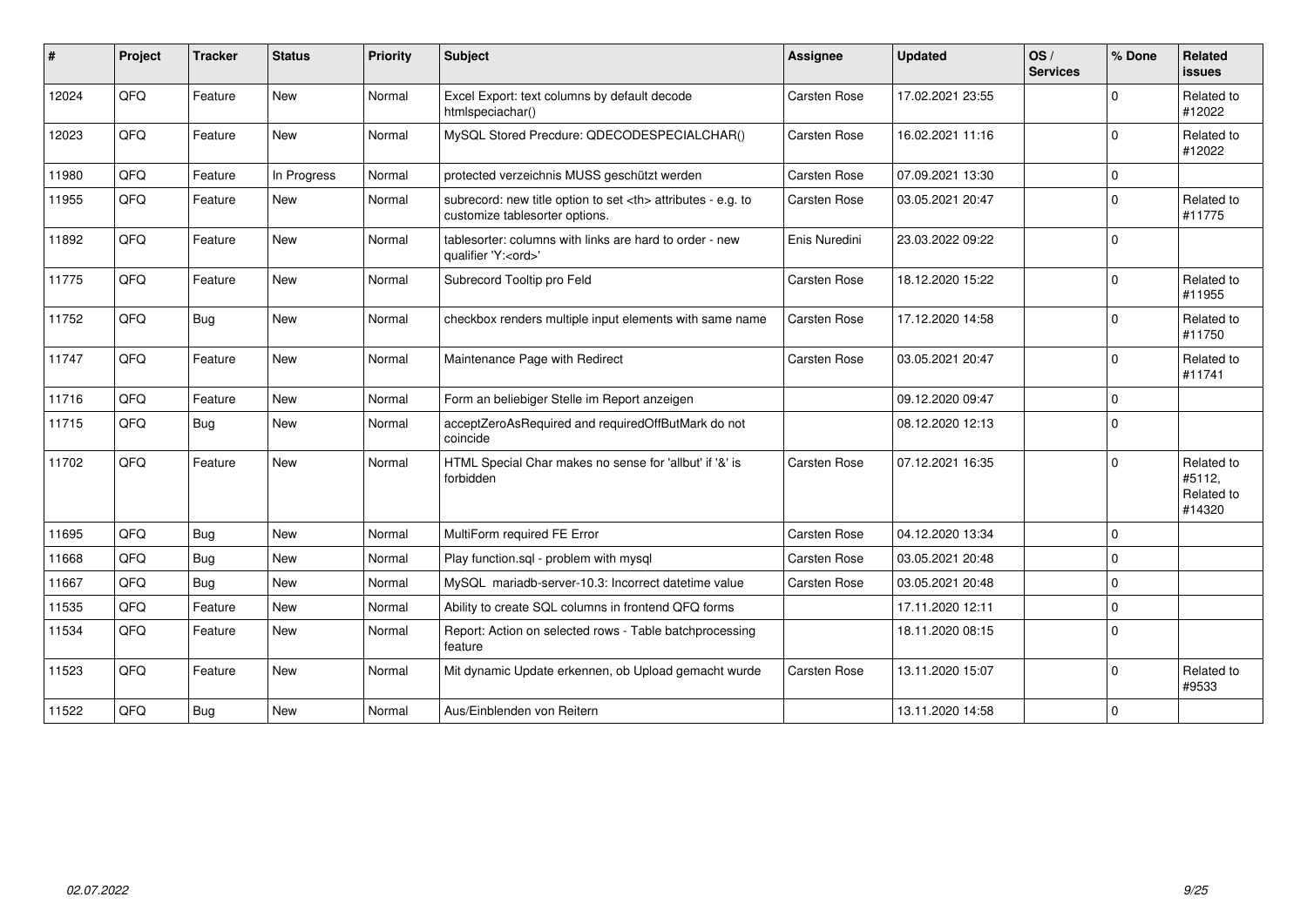| #     | Project | <b>Tracker</b> | <b>Status</b>     | <b>Priority</b> | <b>Subject</b>                                                                      | Assignee            | <b>Updated</b>   | OS/<br><b>Services</b> | % Done      | <b>Related</b><br>issues                                                                                                       |
|-------|---------|----------------|-------------------|-----------------|-------------------------------------------------------------------------------------|---------------------|------------------|------------------------|-------------|--------------------------------------------------------------------------------------------------------------------------------|
| 11517 | QFQ     | <b>Bug</b>     | In Progress       | Normal          | extraButtonInfo Broken for multiple FormElements                                    | Carsten Rose        | 12.05.2022 13:12 |                        | $\Omega$    | Related to<br>#7890,<br>Related to<br>#3811, Has<br>duplicate<br>#10905, Has<br>duplicate<br>#10553, Has<br>duplicate<br>#6779 |
| 11516 | QFQ     | Feature        | <b>New</b>        | Normal          | Multi Page Form (Previous/Next Buttons)                                             | <b>Carsten Rose</b> | 16.03.2021 17:52 |                        | $\mathbf 0$ |                                                                                                                                |
| 11504 | QFQ     | Feature        | New               | Normal          | Dynamic Update: Button text update for 'Save',' Close' &<br>'Delete'                | Carsten Rose        | 12.11.2020 23:44 |                        | $\Omega$    |                                                                                                                                |
| 11460 | QFQ     | Feature        | <b>New</b>        | Normal          | Easier creation of changelog: gitchangelog                                          | Carsten Rose        | 12.06.2021 10:20 |                        | 0           | Related to<br>#13467                                                                                                           |
| 11347 | QFQ     | Bug            | Feedback          | Normal          | If Bedingungen funktionieren nicht korrekt                                          | Christoph Fuchs     | 21.03.2021 20:37 |                        | 0           |                                                                                                                                |
| 11323 | QFQ     | Feature        | Some day<br>maybe | Normal          | Report Frontend Editor Modal + Codemirror                                           | Carsten Rose        | 16.09.2021 15:10 |                        | $\Omega$    | Related to<br>#11036                                                                                                           |
| 11322 | QFQ     | Feature        | Some day<br>maybe | Normal          | Form Element JSON - (multiline parameter field)                                     | Carsten Rose        | 16.09.2021 15:10 |                        | $\Omega$    |                                                                                                                                |
| 11320 | QFQ     | Feature        | Priorize          | Normal          | Typo3 Version 10 support                                                            | Carsten Rose        | 05.05.2021 22:09 |                        | $\Omega$    |                                                                                                                                |
| 11239 | QFQ     | <b>Bug</b>     | <b>New</b>        | Normal          | Radiobutton (plain): horizontales Rendern abhängig vom<br>Datentyp in der Datenbank | Carsten Rose        | 30.09.2020 18:37 |                        | $\Omega$    |                                                                                                                                |
| 11217 | QFQ     | Feature        | Some day<br>maybe | Normal          | <b>Extend Script Functionality</b>                                                  | <b>Carsten Rose</b> | 16.09.2021 15:10 |                        | $\mathbf 0$ |                                                                                                                                |
| 11080 | QFQ     | Feature        | <b>New</b>        | Normal          | Send MQTT messages                                                                  | <b>Carsten Rose</b> | 29.08.2020 19:49 |                        | $\mathbf 0$ |                                                                                                                                |
| 11076 | QFQ     | Feature        | In Progress       | Normal          | SELECT  AS _websocket                                                               | Carsten Rose        | 30.08.2020 17:49 |                        | 0           |                                                                                                                                |
| 11036 | QFQ     | Feature        | Some day<br>maybe | Normal          | inline report editor permissions                                                    | Carsten Rose        | 16.09.2021 15:09 |                        | $\Omega$    | Related to<br>#11323                                                                                                           |
| 10996 | QFQ     | Feature        | New               | Normal          | Download video via sip: no seek                                                     | <b>Carsten Rose</b> | 12.08.2020 14:18 |                        | $\mathbf 0$ |                                                                                                                                |
| 10979 | QFQ     | Feature        | New               | Normal          | Ajax Calls an API - dataReport                                                      | Carsten Rose        | 11.05.2022 12:15 |                        | $\Omega$    |                                                                                                                                |
| 10976 | QFQ     | Feature        | New               | Normal          | Excel Export Verbesserungen                                                         | <b>Carsten Rose</b> | 06.08.2020 10:56 |                        | 0           |                                                                                                                                |
| 10937 | QFQ     | Bug            | New               | Normal          | Fehler mit abhängigen Select- Feldern beim Positionieren                            | Carsten Rose        | 12.11.2020 23:45 |                        | $\mathbf 0$ |                                                                                                                                |
| 10890 | QFQ     | Bug            | <b>New</b>        | Normal          | AutoCron hangs                                                                      |                     | 20.07.2020 13:56 |                        | 0           |                                                                                                                                |
| 10874 | QFQ     | Feature        | New               | Normal          | Erstellen eines Foreign Keys in der Tabelle "FormElement"                           |                     | 13.07.2020 10:11 |                        | 0           |                                                                                                                                |
| 10819 | QFQ     | Feature        | New               | Normal          | Persistent SIP - second try                                                         | Carsten Rose        | 29.06.2020 23:02 |                        | $\pmb{0}$   | Related to<br>#6261                                                                                                            |
| 10793 | QFQ     | Feature        | In Progress       | Normal          | <b>Update NPM Packages</b>                                                          | Carsten Rose        | 07.09.2021 13:25 |                        | $30\,$      |                                                                                                                                |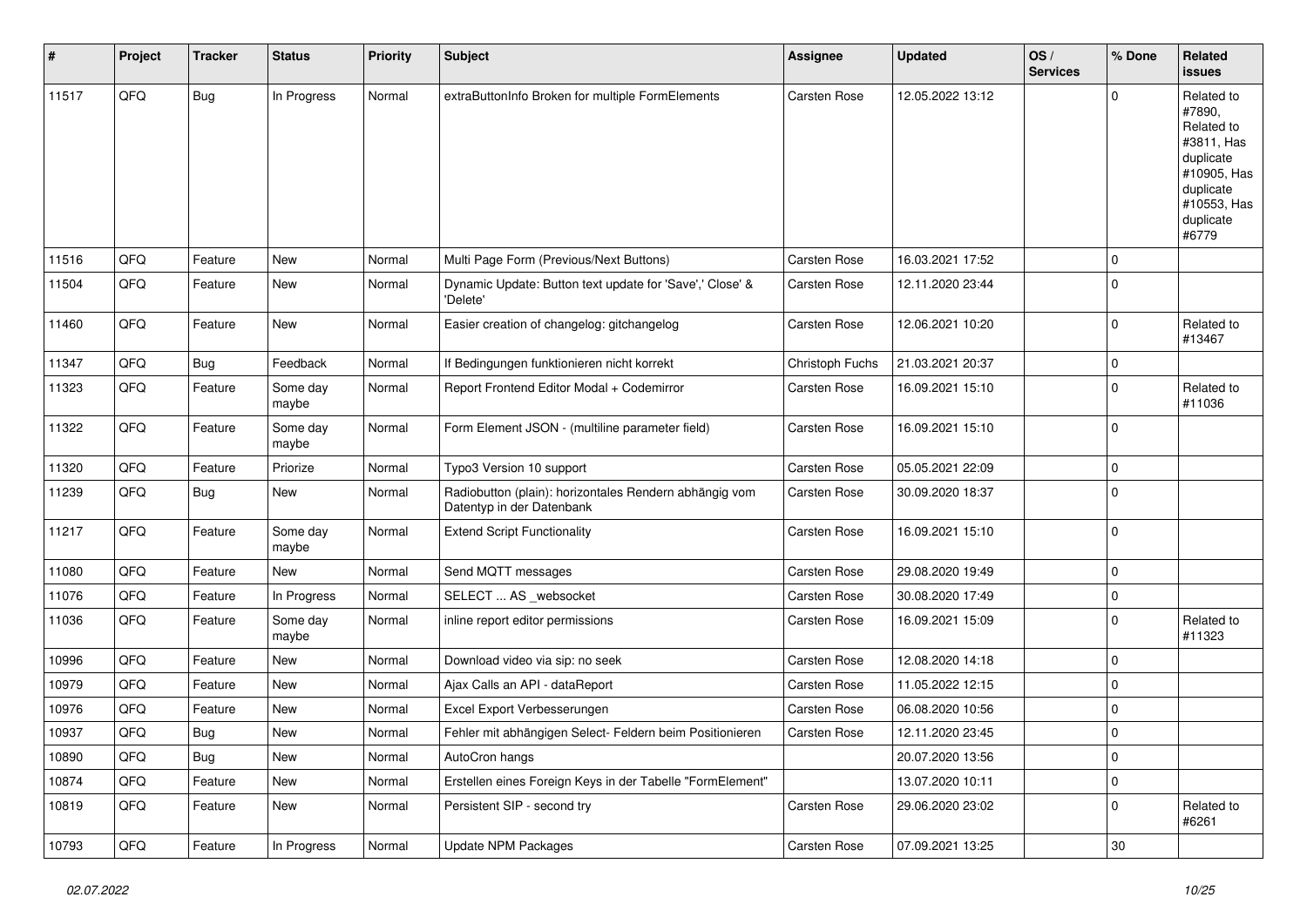| $\vert$ # | Project | <b>Tracker</b> | <b>Status</b>     | <b>Priority</b> | <b>Subject</b>                                                                       | Assignee       | <b>Updated</b>   | OS/<br><b>Services</b> | % Done      | <b>Related</b><br>issues                                             |
|-----------|---------|----------------|-------------------|-----------------|--------------------------------------------------------------------------------------|----------------|------------------|------------------------|-------------|----------------------------------------------------------------------|
| 10782     | QFQ     | Feature        | Feedback          | Normal          | Tiny MCE: Image Upload                                                               | Enis Nuredini  | 16.05.2022 23:16 |                        | $\Omega$    | Related to<br>#12452                                                 |
| 10763     | QFQ     | Feature        | <b>New</b>        | Normal          | form accessed and submitted despite logout?                                          |                | 16.06.2020 11:43 |                        | $\mathbf 0$ |                                                                      |
| 10759     | QFQ     | Bug            | New               | Normal          | emptyMeansNull - Feld falsch aktualisiert                                            |                | 12.11.2020 23:45 |                        | $\mathbf 0$ |                                                                      |
| 10745     | QFQ     | Feature        | Some day<br>maybe | Normal          | Tablesorter Excel Export                                                             | Carsten Rose   | 16.09.2021 15:09 |                        | $\mathbf 0$ |                                                                      |
| 10738     | QFQ     | Feature        | Some day<br>maybe | Normal          | CORS headers for external API requests                                               |                | 10.06.2020 14:00 |                        | $\mathbf 0$ |                                                                      |
| 10716     | QFQ     | Feature        | Some day<br>maybe | Normal          | Business Logic mit Externen Skripten                                                 | Carsten Rose   | 16.09.2021 15:10 |                        | $\mathbf 0$ | Related to<br>#10713,<br>Related to<br>#8217                         |
| 10714     | QFQ     | Feature        | New               | Normal          | multi Table Form                                                                     | Carsten Rose   | 16.03.2021 18:44 |                        | $\mathbf 0$ |                                                                      |
| 10704     | QFQ     | Bug            | New               | Normal          | wkhtml problem rendering fullCalendar.js / fabric.js >><br>successor: puppeteer      | Carsten Rose   | 12.11.2020 23:45 |                        | $\mathbf 0$ | Related to<br>#5024,<br>Related to<br>#4650,<br>Related to<br>#10715 |
| 10661     | QFQ     | Bug            | In Progress       | Normal          | Typo3 Warnungen                                                                      | Carsten Rose   | 07.09.2021 13:23 |                        | $\mathbf 0$ | Related to<br>#12440                                                 |
| 10658     | QFQ     | Bug            | New               | Normal          | processReadOnly broken                                                               | Carsten Rose   | 27.05.2020 17:55 |                        | $\Omega$    |                                                                      |
| 10593     | QFQ     | Feature        | <b>New</b>        | Normal          | label2: text behind input element                                                    | Carsten Rose   | 16.05.2020 10:57 |                        | $\mathbf 0$ |                                                                      |
| 10588     | QFQ     | Bug            | New               | Normal          | typeahed Tag: Doku anpassen                                                          | Carsten Rose   | 12.11.2020 23:45 |                        | $\mathbf 0$ |                                                                      |
| 10569     | QFQ     | Feature        | Priorize          | Normal          | link _blank more safe                                                                | Enis Nuredini  | 25.03.2022 12:44 |                        | $\mathbf 0$ |                                                                      |
| 10463     | QFQ     | Feature        | <b>New</b>        | Normal          | Report _link: expliztes setzen von HTML Tags (Bedarf fuer<br>'data-selenium' & 'id') | Enis Nuredini  | 23.03.2022 09:23 |                        | $\mathbf 0$ | Related to<br>#7648                                                  |
| 10443     | QFQ     | Feature        | In Progress       | Normal          | Konzept _api / _live                                                                 | Carsten Rose   | 07.05.2020 09:39 |                        | $\mathbf 0$ |                                                                      |
| 10384     | QFQ     | Feature        | <b>New</b>        | Normal          | Parameter Exchange QFQ Instances                                                     |                | 07.05.2020 09:38 |                        | $\pmb{0}$   |                                                                      |
| 10345     | QFQ     | Feature        | New               | Normal          | Templates - Patterns QFQ Style                                                       |                | 03.05.2021 21:01 |                        | $\mathbf 0$ | Related to<br>#10713                                                 |
| 10324     | QFQ     | Bug            | New               | Normal          | Excel Export mit Template funktioniert nur, wenn Template<br>vor uid kommt           |                | 30.03.2020 11:20 |                        | $\mathbf 0$ | Related to<br>#10257                                                 |
| 10322     | QFO     | <b>Bug</b>     | New               | Normal          | FormElement / Radio: missing column 'enum' >> FE not<br>reported                     | Carsten Rose   | 07.05.2020 09:37 |                        | 0           |                                                                      |
| 10124     | QFQ     | Feature        | Feedback          | Normal          | qfq AAI-Login                                                                        | Karin Niffeler | 07.05.2020 09:36 |                        | $\mathbf 0$ |                                                                      |
| 10119     | QFQ     | Feature        | New               | Normal          | Dropdown (selectlist) & TypeAhead: format and catagorize<br>list                     | Carsten Rose   | 07.05.2020 09:36 |                        | $\mathbf 0$ |                                                                      |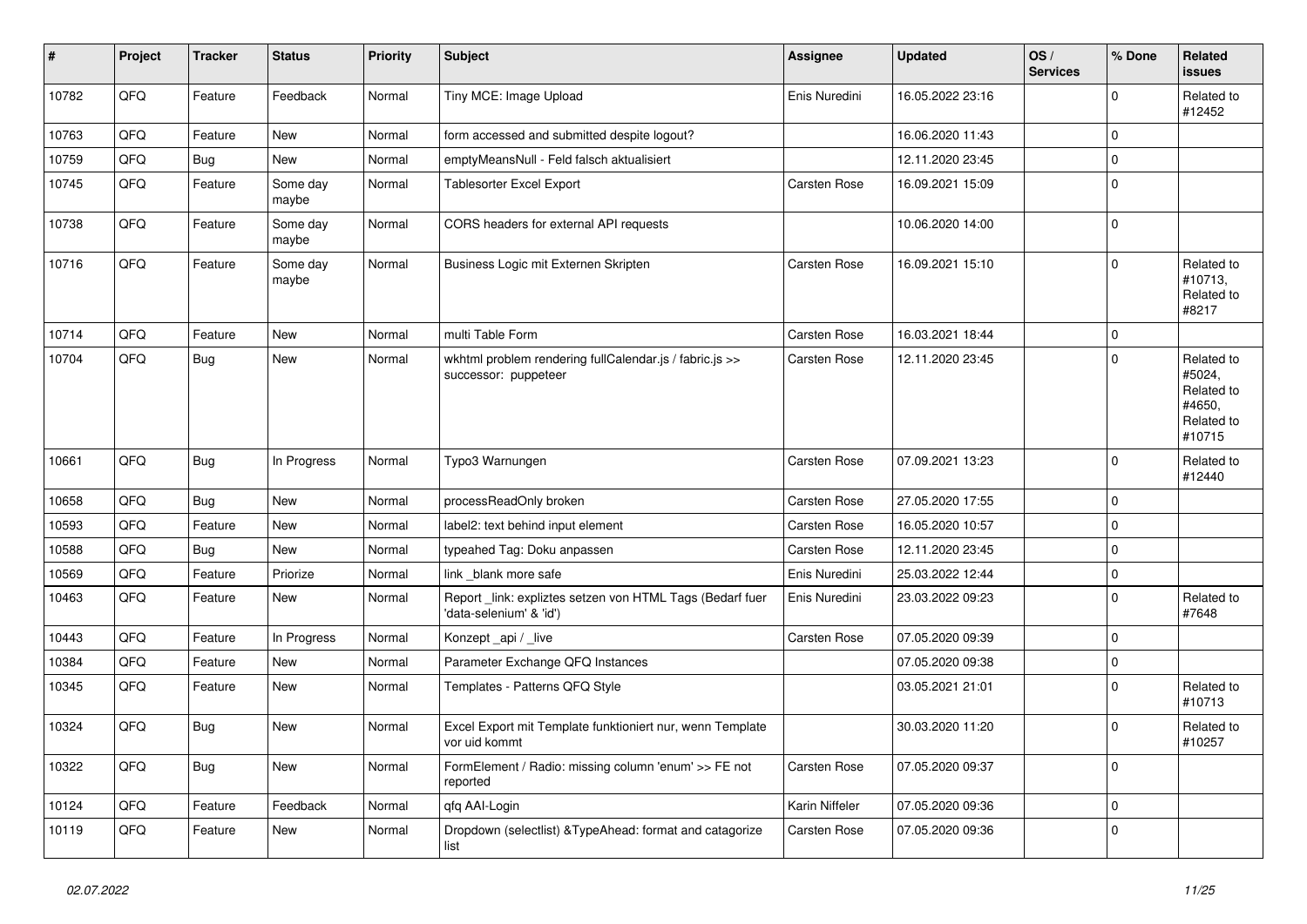| #     | Project | <b>Tracker</b> | <b>Status</b>     | <b>Priority</b> | <b>Subject</b>                                                                                                                        | <b>Assignee</b> | <b>Updated</b>   | OS/<br><b>Services</b> | % Done              | Related<br>issues                                                      |
|-------|---------|----------------|-------------------|-----------------|---------------------------------------------------------------------------------------------------------------------------------------|-----------------|------------------|------------------------|---------------------|------------------------------------------------------------------------|
| 10116 | QFQ     | Feature        | Some day<br>maybe | Normal          | TypeAhead: Tag - show inside 'input' element                                                                                          | Carsten Rose    | 16.09.2021 15:09 |                        | 0                   |                                                                        |
| 10115 | QFQ     | Feature        | New               | Normal          | TypeAhead: static list                                                                                                                | Carsten Rose    | 26.02.2020 16:42 |                        | 100                 |                                                                        |
| 10095 | QFQ     | Feature        | Some day<br>maybe | Normal          | Generic Gitlab Integration into QFQ                                                                                                   | Carsten Rose    | 16.09.2021 15:10 |                        | 0                   |                                                                        |
| 10082 | QFQ     | Bug            | New               | Normal          | FE.type=SELECT - 'sanatize' Class                                                                                                     | Carsten Rose    | 07.05.2020 09:36 |                        | $\mathbf 0$         | Related to<br>#10081                                                   |
| 10080 | QFQ     | Feature        | New               | Normal          | Popup on 'save' / 'close': configure dialog (answer<br>yes/no/cancle/)                                                                | Carsten Rose    | 28.03.2021 20:52 |                        | 0                   | Is duplicate<br>of #12262                                              |
| 10015 | QFQ     | Feature        | Priorize          | Normal          | Monospace in Textarea                                                                                                                 | Carsten Rose    | 03.02.2020 13:40 |                        | $\mathbf 0$         |                                                                        |
| 10014 | QFQ     | Feature        | New               | Normal          | Manual.rst: describe behaviour and process order of<br>fillStoreVar, slaveId, sqlBefore,                                              | Carsten Rose    | 01.02.2020 22:31 |                        | $\mathbf 0$         |                                                                        |
| 10013 | QFQ     | Feature        | Some day<br>maybe | Normal          | FE.typ=editor: CodeMirror                                                                                                             | Carsten Rose    | 08.06.2022 10:37 |                        | $\mathbf 0$         | Related to<br>#12611,<br>Related to<br>#12490,<br>Related to<br>#7732  |
| 10012 | QFQ     | Feature        | Priorize          | Normal          | redirectAllMailTo: {{beEmail:T}}                                                                                                      | Carsten Rose    | 08.05.2021 09:54 |                        | $\mathbf 0$         | Related to<br>#12412,<br>Related to<br>#12413,<br>Related to<br>#10011 |
| 10011 | QFQ     | Feature        | Priorize          | Normal          | Offer new STORE TYPO3 Variable 'beUser', 'beEmail'                                                                                    | Carsten Rose    | 08.05.2021 09:51 |                        | $\Omega$            | Related to<br>#10012,<br>Related to<br>#12511                          |
| 10005 | QFQ     | Feature        | Priorize          | Normal          | Report / special column name:  AS _calendar                                                                                           | Carsten Rose    | 03.06.2020 17:28 |                        | $\mathbf 0$         |                                                                        |
| 10003 | QFQ     | Feature        | Priorize          | Normal          | fieldset: stronger visualize group                                                                                                    | Benjamin Baer   | 12.02.2020 08:13 |                        | $\pmb{0}$           |                                                                        |
| 9983  | QFQ     | Feature        | New               | Normal          | Report Notation: new keyword 'range'                                                                                                  | Carsten Rose    | 01.02.2020 15:55 |                        | $\mathbf 0$         |                                                                        |
| 9975  | QFQ     | Bug            | Priorize          | Normal          | Dropdown Menu: 'r:3' broken                                                                                                           | Carsten Rose    | 01.02.2020 10:13 |                        | 0                   |                                                                        |
| 9968  | QFQ     | Feature        | Priorize          | Normal          | Tooltip in Links for Developer                                                                                                        | Carsten Rose    | 01.02.2020 23:17 |                        | 0                   |                                                                        |
| 9958  | QFQ     | <b>Bug</b>     | Priorize          | Normal          | Broken subrecord query: no error message                                                                                              | Carsten Rose    | 05.02.2021 15:15 |                        | $\pmb{0}$           |                                                                        |
| 9947  | QFQ     | Bug            | Priorize          | Normal          | Unwanted error message if missing 'typeAheadSqlPrefetch'                                                                              | Carsten Rose    | 01.02.2020 10:13 |                        | $\mathsf{O}\xspace$ |                                                                        |
| 9928  | QFQ     | Feature        | Priorize          | Normal          | SpecialColumnName: a) Deprecated: ' AS "_+tag " ', b)<br>New: ' AS "_ <tag1><tag2>"'</tag2></tag1>                                    | Carsten Rose    | 01.02.2020 23:17 |                        | $\pmb{0}$           | Related to<br>#9929                                                    |
| 9927  | QFQ     | Feature        | New               | Normal          | QFQ Update: a) Update nur machen wenn BE User<br>eingeloggt ist., b) Bei Fehler genaue Meldung welcher<br>Updateschritt Probleme hat. | Carsten Rose    | 22.01.2020 12:59 |                        | $\mathbf 0$         |                                                                        |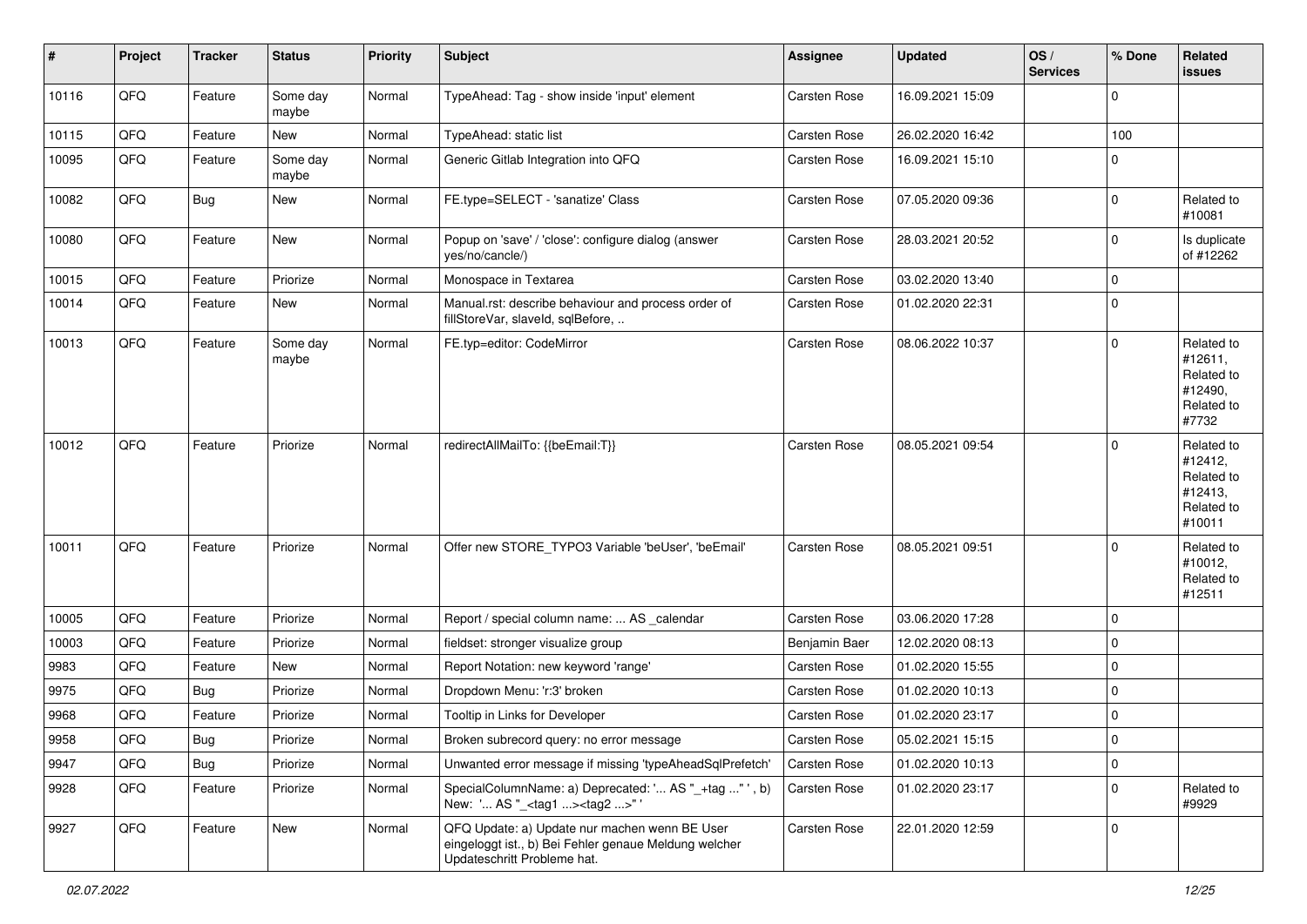| $\sharp$ | Project | <b>Tracker</b> | <b>Status</b>     | <b>Priority</b> | <b>Subject</b>                                                                                           | <b>Assignee</b> | <b>Updated</b>   | OS/<br><b>Services</b> | % Done       | Related<br><b>issues</b>                                                |
|----------|---------|----------------|-------------------|-----------------|----------------------------------------------------------------------------------------------------------|-----------------|------------------|------------------------|--------------|-------------------------------------------------------------------------|
| 9900     | QFQ     | Feature        | Priorize          | Normal          | Generic API Call: tt-content record >> JSON                                                              | Carsten Rose    | 01.02.2020 10:13 |                        | 0            |                                                                         |
| 9898     | QFQ     | <b>Bug</b>     | Feedback          | Normal          | Formular trotz Timeout gespeichert                                                                       | Benjamin Baer   | 01.02.2020 15:56 |                        | $\Omega$     |                                                                         |
| 9862     | QFQ     | <b>Bug</b>     | Priorize          | Normal          | Failed writing to sql mail qfq.log should throw an exception                                             | Carsten Rose    | 01.02.2020 10:13 |                        | $\Omega$     |                                                                         |
| 9855     | QFQ     | <b>Bug</b>     | <b>New</b>        | Normal          | <b>Required Check</b>                                                                                    |                 | 01.02.2020 15:56 |                        | $\Omega$     |                                                                         |
| 9853     | QFQ     | Feature        | <b>New</b>        | Normal          | Check das SQL / QFQ / Mail Logfile geschrieben wird                                                      |                 | 09.01.2020 11:15 |                        | $\Omega$     |                                                                         |
| 9834     | QFQ     | <b>Bug</b>     | Priorize          | Normal          | Input elements with tag 'disabled' are missing on<br>form-submit: server option 'processReadOnly' broken | Carsten Rose    | 07.12.2021 16:43 |                        | 0            | Related to<br>#9691,<br>Related to<br>#5305, Has<br>duplicate<br>#12331 |
| 9811     | QFQ     | Feature        | <b>New</b>        | Normal          | Report: tag every n'th row                                                                               | Carsten Rose    | 01.02.2020 23:22 |                        | $\Omega$     |                                                                         |
| 9783     | QFQ     | Bug            | <b>New</b>        | Normal          | Email with special characters                                                                            | Carsten Rose    | 01.02.2020 23:22 |                        | 0            |                                                                         |
| 9781     | QFQ     | Feature        | <b>New</b>        | Normal          | Button: CSS class to make buttons smaller                                                                | Carsten Rose    | 01.02.2020 23:22 |                        | $\Omega$     |                                                                         |
| 9777     | QFQ     | Feature        | New               | Normal          | Logging QFQ Variables                                                                                    | Carsten Rose    | 16.12.2019 17:17 |                        | 0            |                                                                         |
| 9773     | QFQ     | Bug            | <b>New</b>        | Normal          | form.parameter.formModeGlobal=requiredOff                                                                | Carsten Rose    | 01.02.2020 15:56 |                        | $\Omega$     |                                                                         |
| 9707     | QFQ     | Feature        | <b>New</b>        | Normal          | SIP security: encode pageld and check pageld on decode                                                   | Carsten Rose    | 01.02.2020 23:22 |                        | $\Omega$     |                                                                         |
| 9706     | QFQ     | Feature        | <b>New</b>        | Normal          | Multi File Upload (hidden template group)                                                                | Carsten Rose    | 01.02.2020 23:22 |                        | $\mathbf 0$  | Related to<br>#7521,<br>Related to<br>#5562,<br>Related to<br>#13330    |
| 9704     | QFQ     | Feature        | Some day<br>maybe | Normal          | Thumbnails Generieren beim Splitten von PDF Files                                                        | Carsten Rose    | 11.12.2019 16:01 |                        | $\mathbf 0$  |                                                                         |
| 9691     | QFQ     | <b>Bug</b>     | In Progress       | Normal          | Checkbox: dynamic update > readonly                                                                      | Carsten Rose    | 01.02.2020 23:22 |                        | 50           | Related to<br>#9834                                                     |
| 9669     | QFQ     | <b>Bug</b>     | Some day<br>maybe | Normal          | Checkbox / Template Group: radio/checkbox visible broken<br>after 'add'                                  | Carsten Rose    | 16.06.2021 13:47 |                        | 0            | Related to<br>#8091                                                     |
| 9668     | QFQ     | Feature        | Priorize          | Normal          | Form.mode: rename 'hidden' to 'hide'                                                                     | Carsten Rose    | 05.05.2021 22:14 |                        | 0            | Related to<br>#6437                                                     |
| 9602     | QFQ     | Feature        | New               | Normal          | Form definition as JSON                                                                                  | Carsten Rose    | 01.02.2020 23:21 |                        | 0            | Related to<br>#9600                                                     |
| 9579     | QFQ     | Feature        | Some day<br>maybe | Normal          | Multiform with Process Row                                                                               | Carsten Rose    | 11.12.2019 16:01 |                        | 0            |                                                                         |
| 9537     | QFQ     | Feature        | New               | Normal          | FormEditor: Edit fieldset in FrontEnd                                                                    | Carsten Rose    | 01.02.2020 23:22 |                        | $\mathbf{0}$ |                                                                         |
| 9535     | QFQ     | <b>Bug</b>     | Feedback          | Normal          | Report:  AS '_vertical' - column to wide - vertical >> rot45,<br>rot <sub>90</sub>                       | Benjamin Baer   | 01.02.2020 15:56 |                        | 0            |                                                                         |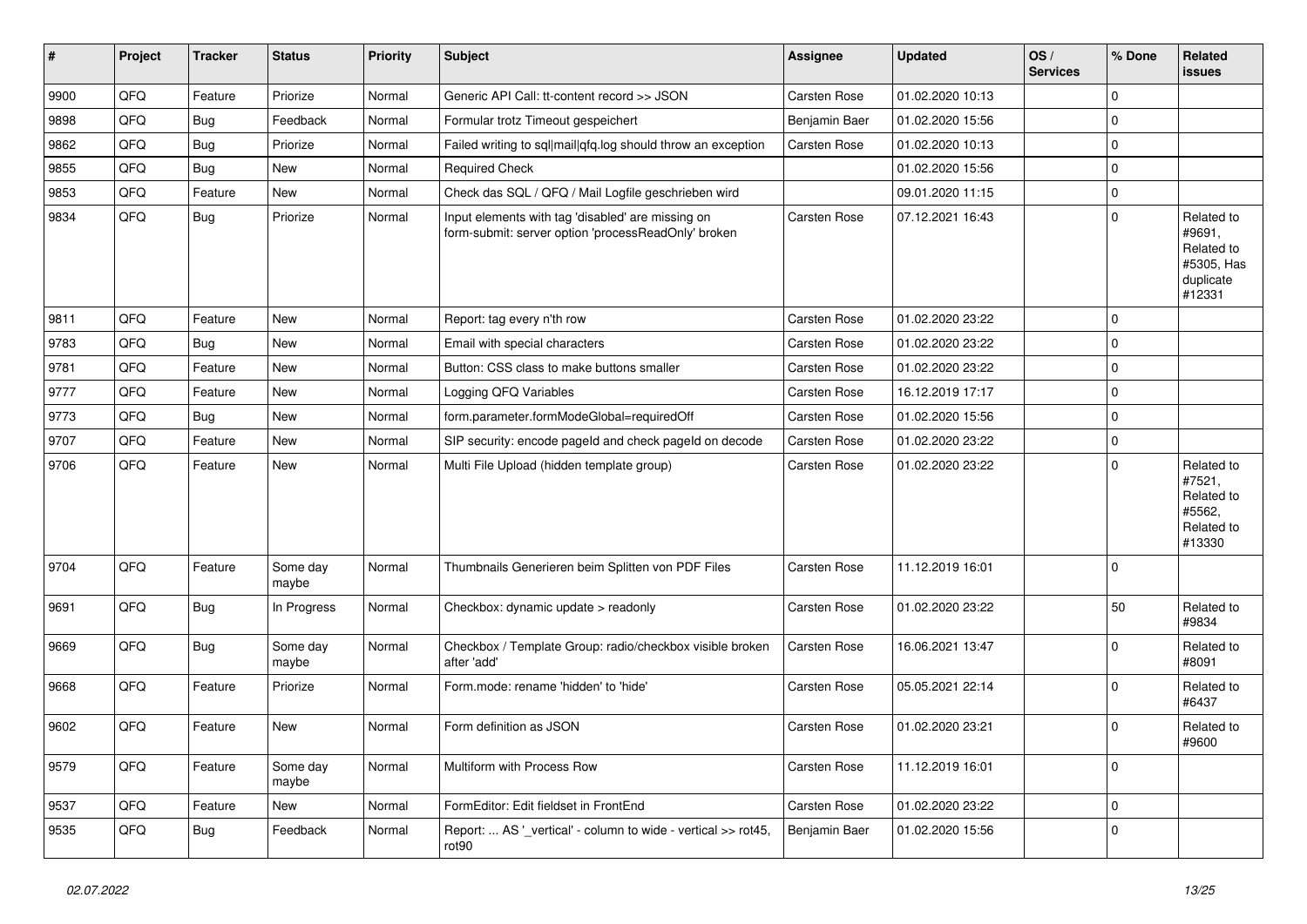| #    | Project | <b>Tracker</b> | <b>Status</b>     | <b>Priority</b> | <b>Subject</b>                                                                              | Assignee            | <b>Updated</b>   | OS/<br><b>Services</b> | % Done      | Related<br><b>issues</b> |
|------|---------|----------------|-------------------|-----------------|---------------------------------------------------------------------------------------------|---------------------|------------------|------------------------|-------------|--------------------------|
| 9533 | QFQ     | <b>Bug</b>     | <b>New</b>        | Normal          | FE.type=upload: Check in 'beforeSave' if upload is given                                    | <b>Carsten Rose</b> | 01.02.2020 23:22 |                        | $\Omega$    | Related to<br>#11523     |
| 9394 | QFQ     | Feature        | Priorize          | Normal          | REST: allow for non numerical ids in get requests                                           | <b>Carsten Rose</b> | 05.05.2021 22:10 |                        | $\Omega$    |                          |
| 9352 | QFQ     | Feature        | New               | Normal          | FE 'Native' fire slaveld, sqlAfter, sqlIns                                                  | <b>Carsten Rose</b> | 01.02.2020 23:22 |                        | $\Omega$    |                          |
| 9348 | QFQ     | Feature        | New               | Normal          | defaultThumbnailSize: pre render thumbnails                                                 | Carsten Rose        | 12.06.2021 09:05 |                        | $\Omega$    |                          |
| 9346 | QFQ     | Feature        | Priorize          | Normal          | beforeSave: check if an upload is given                                                     | <b>Carsten Rose</b> | 11.06.2021 21:18 |                        | $\Omega$    |                          |
| 9317 | QFQ     | <b>Bug</b>     | <b>New</b>        | Normal          | FE.type=note: with dynamic show/hidden an empty label<br>causes trouble                     | <b>Carsten Rose</b> | 01.02.2020 23:22 |                        | $\Omega$    |                          |
| 9281 | QFQ     | Bug            | Some day<br>maybe | Normal          | Allow STRICT_TRANS_TABLES                                                                   | <b>Carsten Rose</b> | 02.01.2021 18:43 |                        | $\Omega$    |                          |
| 9275 | QFQ     | Bug            | <b>New</b>        | Normal          | autcron: t3 page, which takes to long to respond, is not<br>reported properly               | <b>Carsten Rose</b> | 01.02.2020 23:22 |                        | 100         |                          |
| 9221 | QFQ     | Feature        | <b>New</b>        | Normal          | typeAhead: Zeichenlimite ausschalten                                                        | Carsten Rose        | 29.06.2022 22:36 |                        | $\mathbf 0$ |                          |
| 9208 | QFQ     | Feature        | New               | Normal          | Manage 'recent' records                                                                     | Carsten Rose        | 01.02.2020 23:22 |                        | $\Omega$    |                          |
| 9177 | QFQ     | Bug            | <b>New</b>        | Normal          | Bug? QFQ tries to save an action FE, which has real<br>existing column name                 | <b>Carsten Rose</b> | 01.02.2020 23:22 |                        | $\Omega$    |                          |
| 9136 | QFQ     | Feature        | <b>New</b>        | Normal          | Create ZIP files with dynamic PDFs                                                          | <b>Carsten Rose</b> | 01.02.2020 23:22 |                        | $\Omega$    |                          |
| 9135 | QFQ     | Feature        | Priorize          | Normal          | Progress Bar generic / replace old hourglass download<br>popup                              | Benjamin Baer       | 03.01.2022 07:43 |                        | $\Omega$    |                          |
| 9130 | QFQ     | Feature        | Some day<br>maybe | Normal          | tablesorter: Automatic Row numbering / Zeilenummer                                          | Benjamin Baer       | 01.02.2020 23:22 |                        | $\Omega$    |                          |
| 9129 | QFQ     | Feature        | New               | Normal          | sqlValidate: Message as notification, not as error                                          | <b>Carsten Rose</b> | 01.02.2020 23:22 |                        | $\Omega$    | Related to<br>#9128      |
| 9128 | QFQ     | Feature        | <b>New</b>        | Normal          | Error Message: not replaced variables- a) replace back to<br>$\langle \{ \}$ , b) underline | Carsten Rose        | 01.02.2020 23:22 |                        | $\Omega$    | Related to<br>#9129      |
| 9127 | QFQ     | <b>Bug</b>     | New               | Normal          | Error Message: change 'roll over' color - text not readable                                 | <b>Carsten Rose</b> | 01.02.2020 23:22 |                        | $\mathbf 0$ |                          |
| 9126 | QFQ     | Bug            | Some day<br>maybe | Normal          | hidden Form elements are present in page source                                             |                     | 02.01.2021 18:41 |                        | $\Omega$    |                          |
| 9077 | QFQ     | Bug            | <b>New</b>        | Normal          | typeAheadSql: report broken SQL                                                             | <b>Carsten Rose</b> | 29.06.2022 22:35 |                        | $\Omega$    | Related to<br>#4018      |
| 9024 | QFQ     | <b>Bug</b>     | Some day<br>maybe | Normal          | QFQ Einarbeitung                                                                            |                     | 01.02.2020 15:56 |                        | $\Omega$    |                          |
| 9020 | QFQ     | <b>Bug</b>     | Some day<br>maybe | Normal          | radio mit buttonClass und dynamicUpdate lassen sich nicht<br>kombinieren                    |                     | 11.12.2019 16:01 |                        | $\mathbf 0$ |                          |
| 9013 | QFQ     | Bug            | New               | Normal          | Error in Twig template not handled                                                          | <b>Carsten Rose</b> | 20.10.2021 13:43 |                        | $\pmb{0}$   |                          |
| 8975 | QFQ     | Feature        | New               | Normal          | Report Notation: 2.0                                                                        | Carsten Rose        | 01.02.2020 23:22 |                        | 0           | Related to<br>#8963      |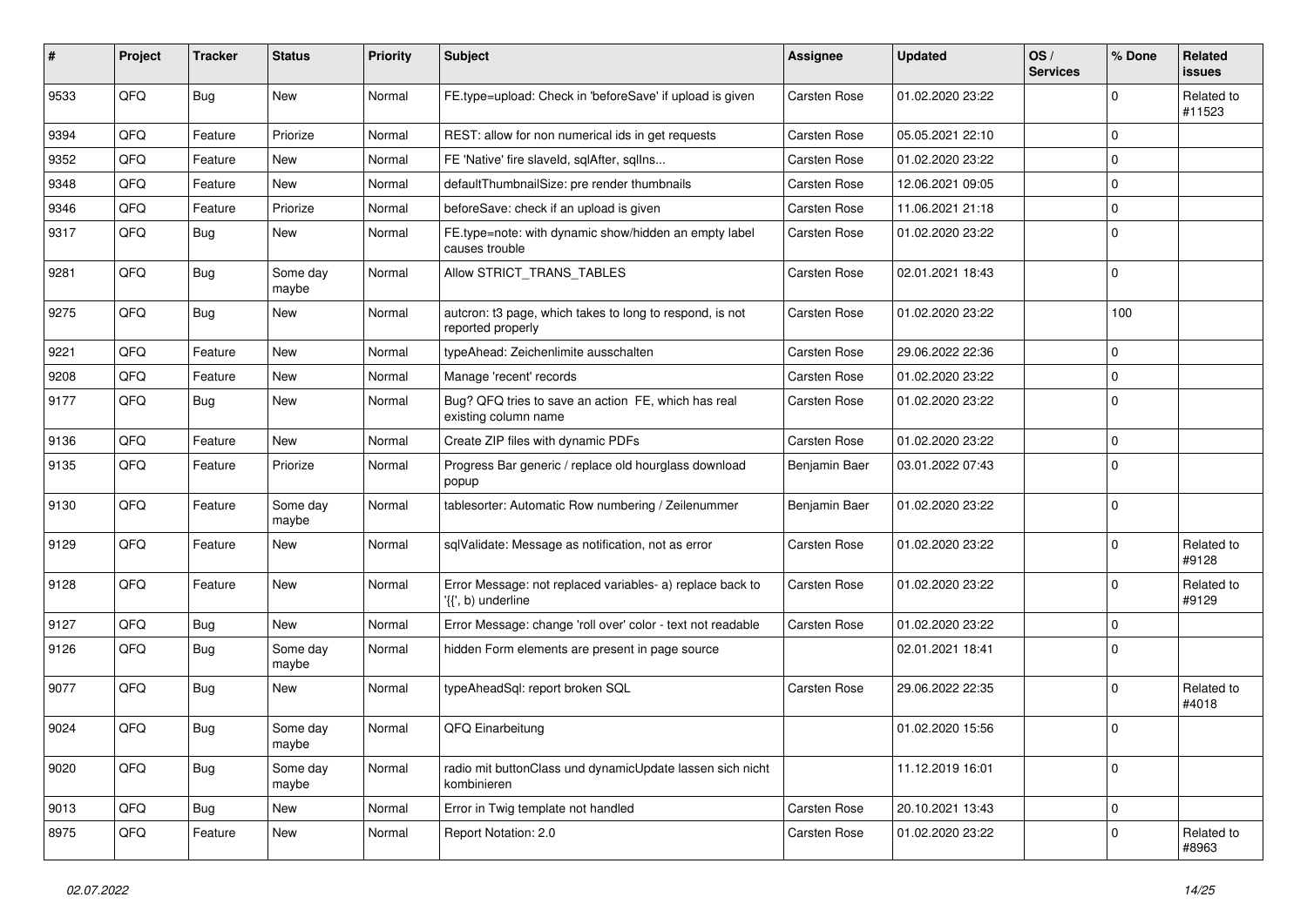| #    | Project | <b>Tracker</b> | <b>Status</b>     | <b>Priority</b> | Subject                                                                                                | <b>Assignee</b>   | <b>Updated</b>   | OS/<br><b>Services</b> | % Done      | Related<br>issues    |
|------|---------|----------------|-------------------|-----------------|--------------------------------------------------------------------------------------------------------|-------------------|------------------|------------------------|-------------|----------------------|
| 8963 | QFQ     | Feature        | Priorize          | Normal          | Setting values in a store: flexible way                                                                | Carsten Rose      | 05.05.2021 22:10 |                        | $\Omega$    | Related to<br>#8975  |
| 8894 | QFQ     | Feature        | Some day<br>maybe | Normal          | Documentation Tags Usable in QFQ Application                                                           | Carsten Rose      | 11.12.2019 16:01 |                        | $\Omega$    |                      |
| 8892 | QFQ     | Feature        | Some day<br>maybe | Normal          | Display and Edit SQL Comments in Form Editor                                                           | Carsten Rose      | 11.12.2019 16:01 |                        | $\Omega$    |                      |
| 8806 | QFQ     | Feature        | New               | Normal          | SQL Function nl2br                                                                                     | Carsten Rose      | 01.02.2020 23:22 |                        | $\Omega$    |                      |
| 8719 | QFQ     | Feature        | New               | Normal          | extraButtonLock: add support for 0/1                                                                   | Carsten Rose      | 01.02.2020 23:22 |                        | $\Omega$    |                      |
| 8702 | QFQ     | Feature        | New               | Normal          | Load Record which is locked: missing user info                                                         | Carsten Rose      | 11.12.2019 16:16 |                        | $\Omega$    | Related to<br>#9789  |
| 8586 | QFQ     | Feature        | Some day<br>maybe | Normal          | QFQ: Enhance Error message for 'record not found'                                                      | Carsten Rose      | 16.09.2021 15:10 |                        | $\Omega$    |                      |
| 8585 | QFQ     | Feature        | Priorize          | Normal          | Enhance Error message for 'unknown form'                                                               | Carsten Rose      | 01.02.2020 10:13 |                        | $\Omega$    |                      |
| 8584 | QFQ     | Feature        | Priorize          | Normal          | FE 'Action' - never assign to Container (except Template<br>Group)                                     | Carsten Rose      | 01.02.2020 10:13 |                        | $\Omega$    |                      |
| 8522 | QFQ     | Feature        | Some day<br>maybe | Normal          | build QFQ - npm warnings                                                                               | Benjamin Baer     | 01.02.2020 23:19 |                        | 50          |                      |
| 8520 | QFQ     | Feature        | Some day<br>maybe | Normal          | Bring QFQ to Composer                                                                                  | Carsten Rose      | 16.09.2021 15:10 |                        | $\mathbf 0$ |                      |
| 8336 | QFQ     | Feature        | New               | Normal          | Form > modified > Close New: a) Optional disable popup, b)<br>custom text, c) mode on save: close stay | Carsten Rose      | 01.02.2020 23:22 |                        | $\Omega$    | Related to<br>#8335  |
| 8316 | QFQ     | Bug            | Feedback          | Normal          | Documentation/Behaviour for Nested Queries and<br>Record-Store confusing                               | Nicola Chiapolini | 20.11.2019 09:14 |                        | $\Omega$    |                      |
| 8277 | QFQ     | Feature        | Priorize          | Normal          | fe.parameter.default=                                                                                  | Carsten Rose      | 01.02.2020 23:17 |                        | $\Omega$    | Related to<br>#8113  |
| 8217 | QFQ     | Feature        | <b>New</b>        | Normal          | if-elseif-else construct                                                                               | Carsten Rose      | 16.03.2021 18:41 |                        | $\Omega$    | Related to<br>#10716 |
| 8187 | QFQ     | Feature        | <b>New</b>        | Normal          | Subrecord: enable/hide new button - make new/edit/delete<br>customizeable.                             | Carsten Rose      | 06.03.2021 18:44 |                        | $\Omega$    | Related to<br>#11326 |
| 8106 | QFQ     | Bug            | Some day<br>maybe | Normal          | Dynamic Update: Feld kann nicht auf empty zurückgesetzt<br>werden                                      | Carsten Rose      | 11.12.2019 16:01 |                        | $\Omega$    |                      |
| 8101 | QFQ     | Feature        | Some day<br>maybe | Normal          | Password hash: support further hashing methods                                                         | Carsten Rose      | 16.09.2021 15:10 |                        | $\mathbf 0$ |                      |
| 8089 | QFQ     | Feature        | New               | Normal          | Copy/Paste for FormElements                                                                            | Carsten Rose      | 01.02.2020 23:22 |                        | $\pmb{0}$   |                      |
| 8056 | QFQ     | Feature        | Some day<br>maybe | Normal          | Termin Organisation (Reservation)                                                                      |                   | 01.02.2020 23:19 |                        | $\mathbf 0$ | Related to<br>#8658  |
| 8049 | QFQ     | <b>Bug</b>     | New               | Normal          | FE.type=note, column 'value': text moves some pixel to top<br>after save                               | Carsten Rose      | 01.02.2020 23:22 |                        | 0           |                      |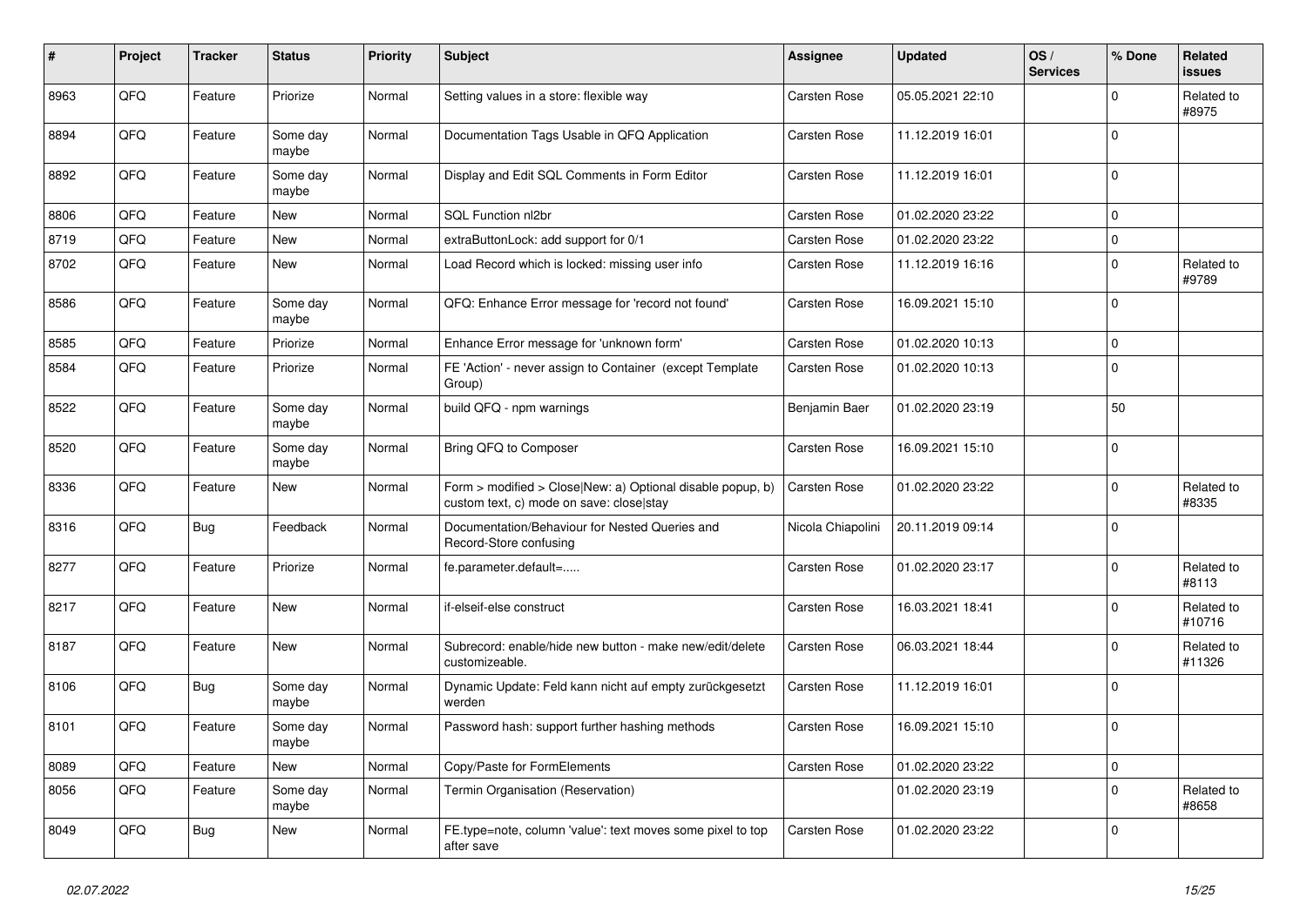| #    | Project | <b>Tracker</b> | <b>Status</b>     | <b>Priority</b> | <b>Subject</b>                                                                                        | <b>Assignee</b>     | <b>Updated</b>   | OS/<br><b>Services</b> | % Done      | Related<br><b>issues</b>                                               |
|------|---------|----------------|-------------------|-----------------|-------------------------------------------------------------------------------------------------------|---------------------|------------------|------------------------|-------------|------------------------------------------------------------------------|
| 8044 | QFQ     | Feature        | Priorize          | Normal          | Transaction: a) Form, b) Report                                                                       | Carsten Rose        | 05.05.2021 22:14 |                        | $\Omega$    | Related to<br>#8043                                                    |
| 8037 | QFQ     | <b>Bug</b>     | Priorize          | Normal          | FE.type=upload (advanced mode): {{slaveld:V}} missing<br>during dynamic update                        | Carsten Rose        | 01.02.2020 10:13 |                        | $\mathbf 0$ |                                                                        |
| 8034 | QFQ     | Feature        | Priorize          | Normal          | FormElement 'data': 22.22.2222 should not be accepted                                                 | Carsten Rose        | 01.02.2020 10:13 |                        | $\pmb{0}$   |                                                                        |
| 7965 | QFQ     | Feature        | Priorize          | Normal          | Input type 'text' with visual format - currency                                                       | Benjamin Baer       | 03.01.2022 07:45 |                        | $\mathbf 0$ |                                                                        |
| 7924 | QFQ     | Feature        | New               | Normal          | Radio/Checkbox with Tooltip                                                                           | Carsten Rose        | 01.02.2020 23:22 |                        | $\pmb{0}$   |                                                                        |
| 7921 | QFQ     | Feature        | Some dav<br>maybe | Normal          | Rest API Export: URL kuerzer machen                                                                   |                     | 01.02.2020 23:19 |                        | $\Omega$    |                                                                        |
| 7920 | QFQ     | Feature        | <b>New</b>        | Normal          | FE: Syntax Highlight, Zeinlenumbruch                                                                  | <b>Carsten Rose</b> | 01.02.2020 10:03 |                        | $\mathbf 0$ |                                                                        |
| 7890 | QFQ     | <b>Bug</b>     | New               | Normal          | FormElement 'required': extraButtonInfo not aligned                                                   | Carsten Rose        | 11.06.2021 21:17 |                        | $\Omega$    | Related to<br>#11517                                                   |
| 7812 | QFQ     | Feature        | <b>New</b>        | Normal          | FE 'Subrecord' - new option 'subrecordShowFilter',<br>'subrecordPaging'                               | Carsten Rose        | 01.02.2020 23:22 |                        | $\mathbf 0$ |                                                                        |
| 7795 | QFQ     | <b>Bug</b>     | <b>New</b>        | Normal          | Readonly Form: Typeahead-Felder                                                                       | <b>Carsten Rose</b> | 01.02.2020 23:22 |                        | $\Omega$    | Related to<br>#10640                                                   |
| 7732 | QFQ     | Feature        | Some day<br>maybe | Normal          | Javascript: Lazy Loading der add on libs                                                              | Benjamin Baer       | 08.06.2022 10:38 |                        | $\Omega$    | Related to<br>#12611,<br>Related to<br>#12490,<br>Related to<br>#10013 |
| 7730 | QFQ     | Feature        | Priorize          | Normal          | SELECT Box: title in between                                                                          | Benjamin Baer       | 01.02.2020 23:22 |                        | $\pmb{0}$   |                                                                        |
| 7685 | QFQ     | Bug            | <b>New</b>        | Normal          | Open FormElement from QFQ error message and save<br>modified record: error about missing {{formId:F}} | <b>Carsten Rose</b> | 01.02.2020 23:22 |                        | $\Omega$    |                                                                        |
| 7683 | QFQ     | Feature        | <b>New</b>        | Normal          | Special column names in '{{ SELECT  AS link }}' should<br>be detected                                 | <b>Carsten Rose</b> | 01.02.2020 23:21 |                        | $\mathbf 0$ |                                                                        |
| 7681 | QFQ     | Feature        | <b>New</b>        | Normal          | Optional switch off 'check for modified record'                                                       | <b>Carsten Rose</b> | 01.02.2020 23:21 |                        | $\mathbf 0$ |                                                                        |
| 7660 | QFQ     | Feature        | <b>New</b>        | Normal          | IMAP: import mails to DB, move / delete mails                                                         | <b>Carsten Rose</b> | 01.02.2020 09:52 |                        | $\mathbf 0$ |                                                                        |
| 7656 | QFQ     | <b>Bug</b>     | Priorize          | Normal          | FE with required, 'pattern' and 'extraButtonLock': always<br>complain about missing value             | <b>Carsten Rose</b> | 01.02.2020 10:13 |                        | $\mathbf 0$ |                                                                        |
| 7630 | QFQ     | Feature        | Priorize          | Normal          | detailed error message for simple upload                                                              | <b>Carsten Rose</b> | 01.02.2020 10:13 |                        | $\mathbf 0$ |                                                                        |
| 7616 | QFQ     | Bug            | Priorize          | Normal          | Selectlist with Enum & Dynamic Update                                                                 | Carsten Rose        | 01.02.2020 10:13 |                        | $\mathbf 0$ |                                                                        |
| 7574 | QFQ     | <b>Bug</b>     | <b>New</b>        | Normal          | Substitute error: form element not reported / dont parse<br>Form.note                                 | Carsten Rose        | 01.02.2020 23:21 |                        | $\mathbf 0$ |                                                                        |
| 7547 | QFQ     | Bug            | New               | Normal          | Error Message in afterSave: wrong parameter column<br>reported                                        | <b>Carsten Rose</b> | 01.02.2020 23:22 |                        | $\mathbf 0$ |                                                                        |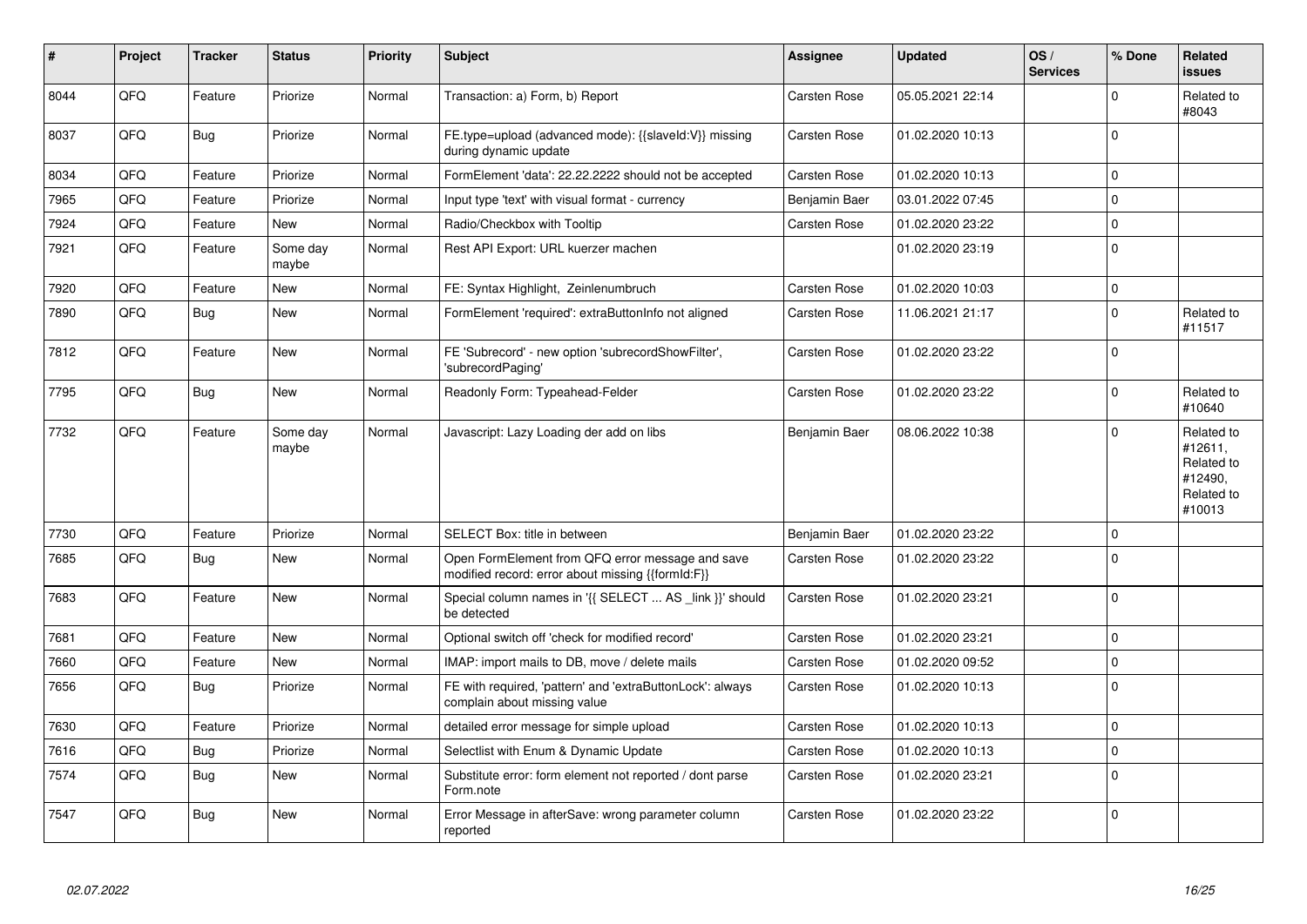| #    | Project | <b>Tracker</b> | <b>Status</b>     | <b>Priority</b> | <b>Subject</b>                                                                       | Assignee            | <b>Updated</b>   | OS/<br><b>Services</b> | % Done      | Related<br>issues    |
|------|---------|----------------|-------------------|-----------------|--------------------------------------------------------------------------------------|---------------------|------------------|------------------------|-------------|----------------------|
| 7524 | QFQ     | <b>Bug</b>     | New               | Normal          | QFQ throws a 'General Error' if 'fileadmin/protected/log/' is<br>not writeable       | Carsten Rose        | 01.02.2020 23:22 |                        | $\mathbf 0$ |                      |
| 7522 | QFQ     | Feature        | Priorize          | Normal          | Inserting default index.html to folder (Avoid Apache<br>Indexing)                    | Carsten Rose        | 01.02.2020 10:13 |                        | $\mathbf 0$ |                      |
| 7521 | QFQ     | Feature        | New               | Normal          | TemplateGroup: fe.type=upload                                                        | Carsten Rose        | 01.02.2020 23:21 |                        | $\mathbf 0$ | Related to<br>#9706  |
| 7520 | QFQ     | Feature        | New               | Normal          | QR Code:  AS _qr ( AS _link)                                                         | <b>Carsten Rose</b> | 01.02.2020 23:22 |                        | $\mathbf 0$ |                      |
| 7519 | QFQ     | Feature        | New               | Normal          | Select: Multi                                                                        | Carsten Rose        | 01.02.2020 23:22 |                        | $\mathbf 0$ |                      |
| 7513 | QFQ     | <b>Bug</b>     | <b>New</b>        | Normal          | Radios not correct aligned                                                           | <b>Carsten Rose</b> | 01.02.2020 23:22 |                        | $\mathbf 0$ |                      |
| 7512 | QFQ     | <b>Bug</b>     | New               | Normal          | FE: inputType=number >> 'pattern' is not respected                                   | Carsten Rose        | 01.02.2020 23:22 |                        | $\mathbf 0$ |                      |
| 7481 | QFQ     | Feature        | New               | Normal          | Detect 'BaseUrl' automatically                                                       | Carsten Rose        | 01.02.2020 23:21 |                        | $\mathbf 0$ |                      |
| 7480 | QFQ     | Feature        | New               | Normal          | Record History (Undo / Redo)                                                         | <b>Carsten Rose</b> | 11.12.2019 16:16 |                        | $\mathbf 0$ | Related to<br>#2361  |
| 7453 | QFQ     | Feature        | Some day<br>maybe | Normal          | import / export forms QFQ                                                            | Carsten Rose        | 16.09.2021 15:10 |                        | $\mathbf 0$ |                      |
| 7452 | QFQ     | Feature        | Some day<br>maybe | Normal          | automate deployment new QFQ version                                                  | Carsten Rose        | 16.09.2021 15:10 |                        | $\mathbf 0$ |                      |
| 7402 | QFQ     | <b>Bug</b>     | Some day<br>maybe | Normal          | thumbnail cache: outdated picture when permission denied<br>and permission resolved. |                     | 01.02.2020 23:20 |                        | $\mathbf 0$ |                      |
| 7342 | QFQ     | Feature        | <b>New</b>        | Normal          | add content $=$ hide this                                                            | <b>Carsten Rose</b> | 01.02.2020 23:21 |                        | $\mathbf 0$ |                      |
| 7336 | QFQ     | Feature        | Some day<br>maybe | Normal          | PDF Upload: disallow PDFs with specific Meta information                             | Carsten Rose        | 11.12.2019 16:01 |                        | $\mathbf 0$ |                      |
| 7290 | QFQ     | Feature        | Priorize          | Normal          | FormEditor: title as textarea if LEN(title)>60                                       | <b>Carsten Rose</b> | 01.02.2020 10:13 |                        | $\mathbf 0$ | Blocked by<br>#7682  |
| 7281 | QFQ     | <b>Bug</b>     | Some day<br>maybe | Normal          | Subrecords: on large screen separator line too short                                 |                     | 01.02.2020 23:19 |                        | $\mathbf 0$ |                      |
| 7280 | QFQ     | Feature        | New               | Normal          | recently used table                                                                  | Carsten Rose        | 01.02.2020 23:21 |                        | $\mathbf 0$ |                      |
| 7278 | QFQ     | Feature        | Some day<br>maybe | Normal          | Form: Wert vordefinieren der immer gesetzt wird                                      |                     | 02.05.2021 09:27 |                        | $\mathbf 0$ |                      |
| 7261 | QFQ     | <b>Bug</b>     | <b>New</b>        | Normal          | Report pathFilename for user without path, only the filename                         | Carsten Rose        | 01.02.2020 23:21 |                        | $\mathbf 0$ |                      |
| 7239 | QFQ     | Feature        | New               | Normal          | TinyMCE: html tag whitelist                                                          | Carsten Rose        | 01.02.2020 23:21 |                        | $\mathbf 0$ | Related to<br>#14320 |
| 7229 | QFQ     | Feature        | Some day<br>maybe | Normal          | New FormElement.type: Button                                                         |                     | 01.02.2021 12:32 |                        | $\mathbf 0$ |                      |
| 7219 | QFG     | <b>Bug</b>     | New               | Normal          | typeSheadSql / typeAheadSqlPrefetch: change to curly<br>braces                       | Carsten Rose        | 01.02.2020 23:21 |                        | $\mathbf 0$ |                      |
| 7217 | QFG     | Feature        | Priorize          | Normal          | Download: notice User if `_sip=?` is missing                                         | Carsten Rose        | 01.02.2020 10:13 |                        | $\pmb{0}$   |                      |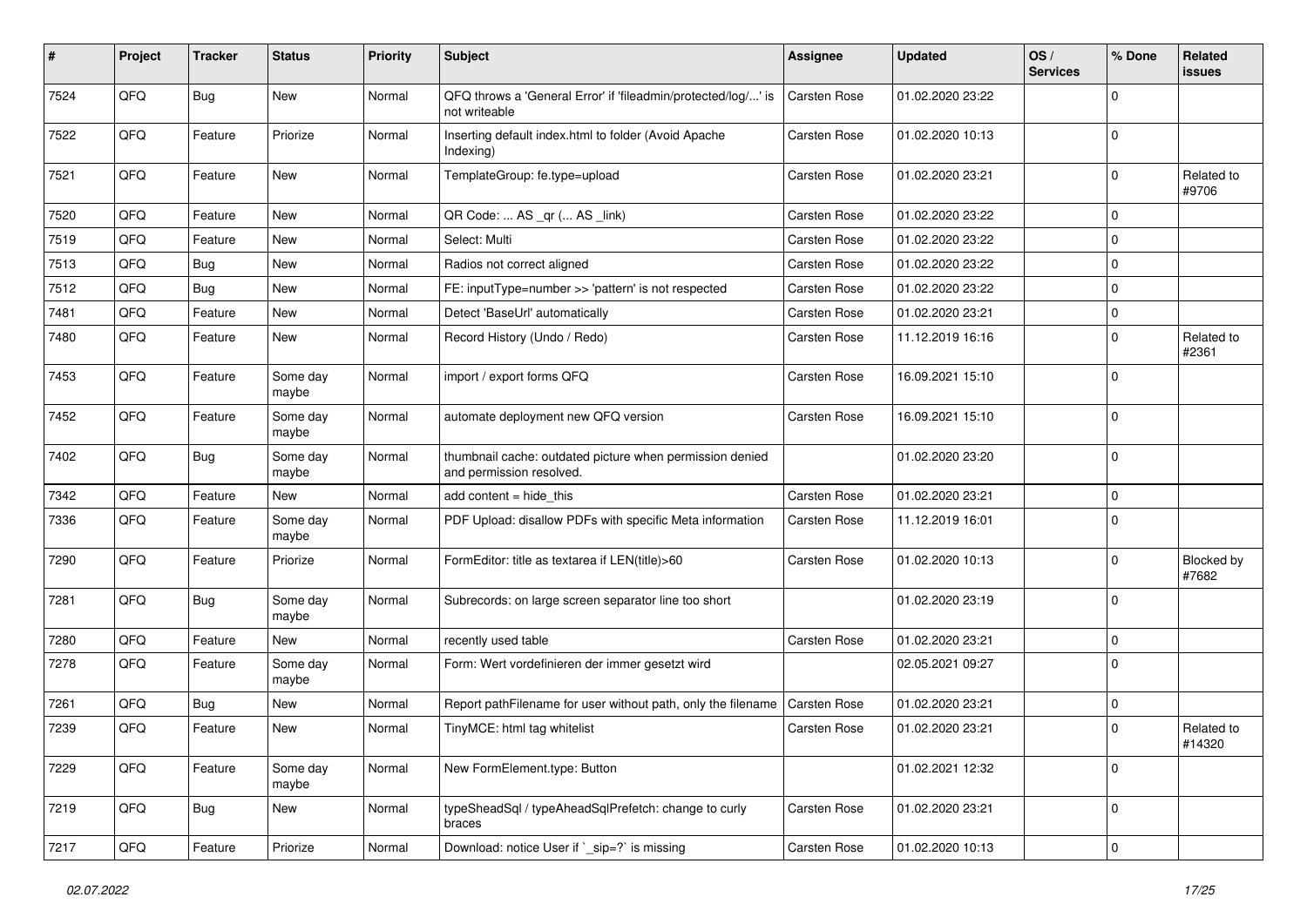| #    | Project | <b>Tracker</b> | <b>Status</b>     | <b>Priority</b> | <b>Subject</b>                                                                                                             | Assignee            | <b>Updated</b>   | OS/<br><b>Services</b> | % Done         | Related<br><b>issues</b> |
|------|---------|----------------|-------------------|-----------------|----------------------------------------------------------------------------------------------------------------------------|---------------------|------------------|------------------------|----------------|--------------------------|
| 7175 | QFQ     | Feature        | New               | Normal          | Upload: md5 hash as filename                                                                                               | Carsten Rose        | 01.02.2020 23:21 |                        | $\Omega$       |                          |
| 7119 | QFQ     | Feature        | New               | Normal          | Upload: scaleDownWidth, scaleDownHeight                                                                                    | <b>Carsten Rose</b> | 01.02.2020 23:21 |                        | $\mathbf 0$    |                          |
| 7109 | QFQ     | Feature        | New               | Normal          | Dynamic Updates: row/element hide                                                                                          | Carsten Rose        | 01.02.2020 23:22 |                        | $\mathbf 0$    | Has duplicate<br>#4081   |
| 7108 | QFQ     | Feature        | Some day<br>maybe | Normal          | QFQ Wrap Elements                                                                                                          |                     | 11.12.2019 16:01 |                        | $\mathbf 0$    |                          |
| 7107 | QFQ     | Feature        | Some day<br>maybe | Normal          | Showcase Registration Tool: Anmeldung / Administration :<br>Liste Anmeldungen / Emaileinaldung                             | <b>Carsten Rose</b> | 11.12.2019 16:01 |                        | $\mathbf 0$    |                          |
| 7106 | QFQ     | Feature        | Some day<br>maybe | Normal          | Beispiel Nummerierung von Rows in Report                                                                                   |                     | 11.12.2019 16:01 |                        | $\mathbf 0$    |                          |
| 7105 | QFQ     | Feature        | Some day<br>maybe | Normal          | Beispiel wie man in einer zweiten Tabelle speichert.                                                                       |                     | 11.12.2019 16:01 |                        | $\mathbf 0$    |                          |
| 7104 | QFQ     | Feature        | Some day<br>maybe | Normal          | Manual: hint about escaping if '\r' appears in mail body                                                                   |                     | 11.12.2019 16:01 |                        | $\mathbf 0$    |                          |
| 7102 | QFQ     | Feature        | <b>New</b>        | Normal          | Comment sign in report: '#' and '--'                                                                                       | <b>Carsten Rose</b> | 01.02.2020 23:21 |                        | $\mathbf 0$    |                          |
| 7101 | QFQ     | <b>Bug</b>     | Some day<br>maybe | Normal          | 'form' in SIP and 'report' - breaks                                                                                        |                     | 01.02.2020 23:20 |                        | $\Omega$       |                          |
| 7100 | QFQ     | Feature        | Some day<br>maybe | Normal          | Download: log access, max downloads, time limit                                                                            |                     | 01.02.2020 23:19 |                        | $\mathbf 0$    |                          |
| 7099 | QFQ     | Feature        | <b>New</b>        | Normal          | Redesign FormEditor                                                                                                        | <b>Carsten Rose</b> | 01.02.2020 23:21 |                        | $\mathbf 0$    |                          |
| 7014 | QFQ     | Bug            | <b>New</b>        | Normal          | Sending invalid emails succeeds when<br>debug.redirectAllMailTo is set                                                     | <b>Carsten Rose</b> | 01.02.2020 23:21 |                        | $\mathbf 0$    |                          |
| 7002 | QFQ     | <b>Bug</b>     | New               | Normal          | Dynamic Update: row does not disappear / appear                                                                            | Carsten Rose        | 01.02.2020 23:22 |                        | $\mathbf 0$    |                          |
| 6998 | QFQ     | Feature        | Priorize          | Normal          | Form: with debug=on show column information as tooltip of<br>column label                                                  | <b>Carsten Rose</b> | 01.02.2020 10:13 |                        | $\mathbf 0$    |                          |
| 6992 | QFQ     | Feature        | Some day<br>maybe | Normal          | DB exception: Syntax Highlight                                                                                             |                     | 11.12.2019 16:01 |                        | $\mathbf 0$    | Related to<br>#5450      |
| 6972 | QFQ     | Feature        | Some day<br>maybe | Normal          | Fabric Clipboard / cross browser tab                                                                                       | Benjamin Baer       | 01.02.2020 23:21 |                        | $\mathbf 0$    |                          |
| 6970 | QFQ     | Feature        | Some day<br>maybe | Normal          | tablesorter: default fuer 'sortReset' aendern von 'Ctrl' zu 'Alt'                                                          | Benjamin Baer       | 01.02.2020 23:21 |                        | $\Omega$       |                          |
| 6912 | QFQ     | Bug            | New               | Normal          | error Message Var 'deadline' already set in SIP - in Form<br>with FE.value={{deadline:R:::{{deadlinePeriod:Y}}}}           | Carsten Rose        | 01.02.2020 23:21 |                        | $\overline{0}$ |                          |
| 6870 | QFQ     | Feature        | Priorize          | Normal          | Click on '_link' triggers an API call                                                                                      | Benjamin Baer       | 03.01.2022 08:25 |                        | $\mathbf 0$    |                          |
| 6855 | QFQ     | Feature        | New               | Normal          | With {{feUser:U}}!={{feUser:T}}: Save / Delete: only possible<br>with {{feUserSave:U}}='yes' and '{{feUserDelete:U}}='yes' | <b>Carsten Rose</b> | 01.02.2020 23:21 |                        | 0              |                          |
| 6801 | QFQ     | Feature        | Priorize          | Normal          | Fabric: Maximize / FullIscreen                                                                                             | Benjamin Baer       | 21.03.2022 09:56 |                        | $\mathbf 0$    |                          |
| 6765 | QFG     | Feature        | New               | Normal          | Moeglichkeit via QFQ eigene Logs zu schreiben                                                                              | Carsten Rose        | 01.02.2020 23:21 |                        | $\pmb{0}$      |                          |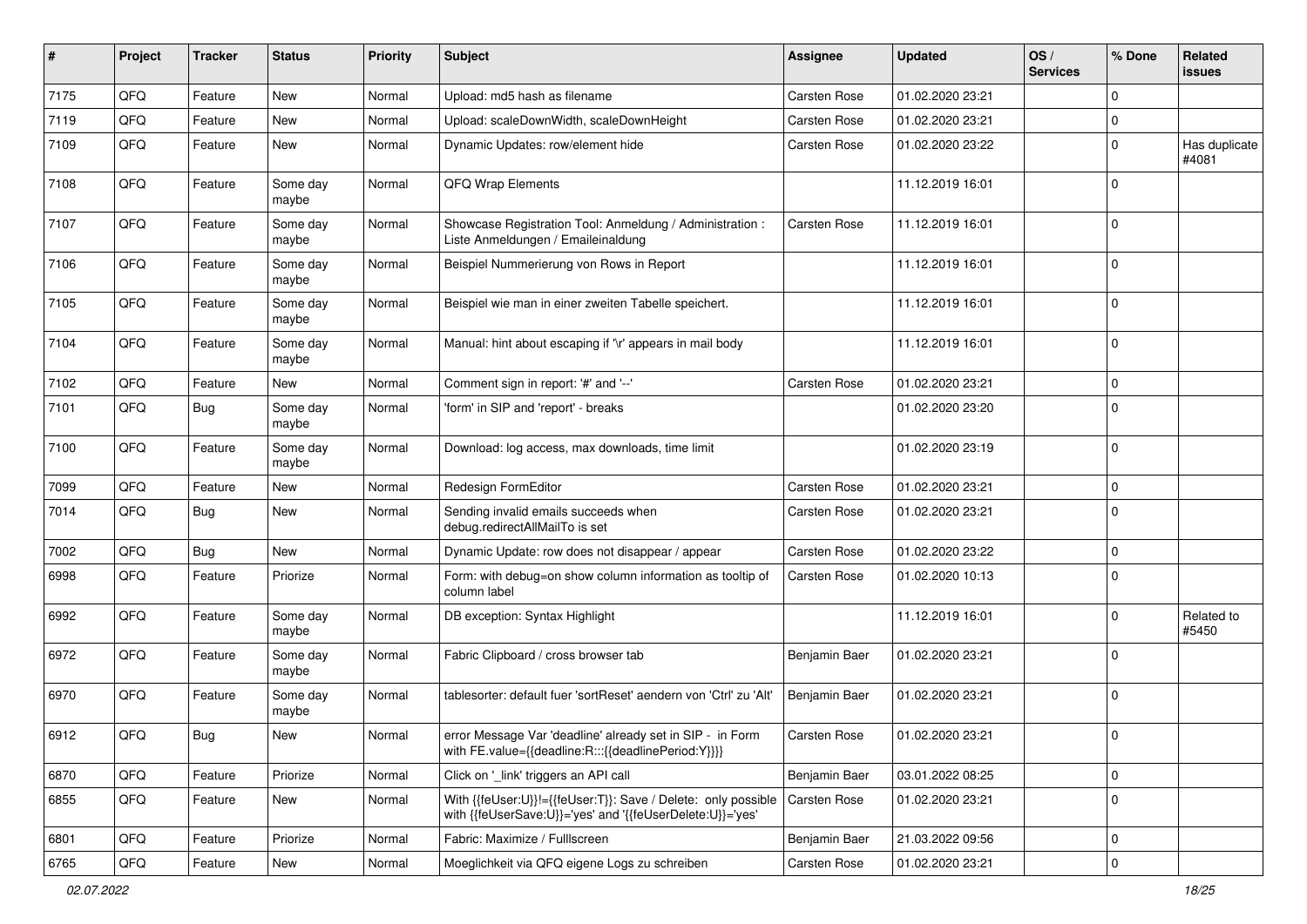| #    | Project | <b>Tracker</b> | <b>Status</b>     | <b>Priority</b> | Subject                                                                                               | Assignee            | <b>Updated</b>   | OS/<br><b>Services</b> | % Done      | Related<br>issues                           |
|------|---------|----------------|-------------------|-----------------|-------------------------------------------------------------------------------------------------------|---------------------|------------------|------------------------|-------------|---------------------------------------------|
| 6723 | QFQ     | Feature        | <b>New</b>        | Normal          | Report QFQ Installation and Version                                                                   | Carsten Rose        | 12.06.2021 09:07 |                        | $\mathbf 0$ |                                             |
| 6715 | QFQ     | Feature        | Some day<br>maybe | Normal          | Code-Refactoring: dbArray vereinheitlichen                                                            | Carsten Rose        | 11.12.2019 16:02 |                        | $\mathbf 0$ |                                             |
| 6704 | QFQ     | Feature        | Some day<br>maybe | Normal          | Upload Mode: Bilder in Notizen rechts sollen aktuellen<br>Upload repräsentieren.                      |                     | 01.02.2020 23:19 |                        | $\pmb{0}$   | Related to<br>#3264                         |
| 6677 | QFQ     | Bug            | New               | Normal          | Error message FE Action Element: no/wrong FE reference<br>who cause the problem.                      | Carsten Rose        | 01.02.2020 23:21 |                        | $\mathbf 0$ |                                             |
| 6609 | QFQ     | Feature        | New               | Normal          | Formlet: JSON API erweitern                                                                           | Carsten Rose        | 01.02.2020 23:21 |                        | 50          |                                             |
| 6602 | QFQ     | Feature        | <b>New</b>        | Normal          | Formlet: in Report auf Mausklick ein mini-form oeffnen                                                | <b>Carsten Rose</b> | 11.12.2019 16:16 |                        | $\mathbf 0$ |                                             |
| 6594 | QFQ     | Feature        | <b>New</b>        | Normal          | Excel: on download, check if there is a valid sip                                                     | <b>Carsten Rose</b> | 01.02.2020 23:21 |                        | $\mathbf 0$ |                                             |
| 6574 | QFQ     | Bug            | Priorize          | Normal          | qfq.log: Fehlermeldung wurde angezeigt, aber nicht geloggt                                            | Carsten Rose        | 01.02.2020 10:13 |                        | $\pmb{0}$   |                                             |
| 6566 | QFQ     | <b>Bug</b>     | Priorize          | Normal          | Link Function 'delete': provided parameter missing on page<br>reload                                  | Benjamin Baer       | 03.01.2022 08:08 |                        | $\pmb{0}$   |                                             |
| 6515 | QFQ     | Feature        | Some day<br>maybe | Normal          | Formular: Felder dynamisch ein/ausblenden                                                             |                     | 11.12.2019 16:02 |                        | $\mathbf 0$ |                                             |
| 6483 | QFQ     | Bug            | <b>New</b>        | Normal          | R Store funktioniert nicht bei 'Report Notation' im FE                                                | Carsten Rose        | 01.02.2020 23:21 |                        | 0           |                                             |
| 6462 | QFQ     | <b>Bug</b>     | <b>New</b>        | Normal          | File Upload: Nutzlose Fehlermeldung wenn Datei zu gross                                               | Carsten Rose        | 01.02.2020 23:21 |                        | $\mathbf 0$ | Related to<br>#6139                         |
| 6437 | QFQ     | Feature        | New               | Normal          | Neuer Mode Button bei FormElementen                                                                   | Carsten Rose        | 01.02.2020 23:21 |                        | $\Omega$    | Related to<br>#9668.<br>Blocked by<br>#9678 |
| 6299 | QFQ     | Feature        | Some day<br>maybe | Normal          | Attack detection: log table with invalid SIP access                                                   |                     | 11.12.2019 16:02 |                        | $\Omega$    | Related to<br>#3947                         |
| 6292 | QFQ     | Feature        | New               | Normal          | Download: File speichern mit Hash aber original Filename in<br>der Datenbank vermerken fuer Downloads | Carsten Rose        | 01.02.2020 23:21 |                        | $\mathbf 0$ |                                             |
| 6289 | QFQ     | Feature        | <b>New</b>        | Normal          | Form: Log                                                                                             | Carsten Rose        | 01.02.2020 23:21 |                        | $\mathbf 0$ |                                             |
| 6288 | QFQ     | Feature        | Some day<br>maybe | Normal          | Best Practice: Erklaeren wie man ein Formular ganz in<br>'weiss' erstellen kann                       |                     | 11.12.2019 16:02 |                        | $\mathbf 0$ |                                             |
| 6261 | QFQ     | Feature        | <b>New</b>        | Normal          | <b>Persistent SIP</b>                                                                                 | Carsten Rose        | 12.06.2021 09:07 |                        | $\pmb{0}$   | Related to<br>#10819                        |
| 6250 | QFQ     | Feature        | In Progress       | Normal          | Enhance layout: a) Subrecord, b) Subrecord-Title                                                      | Carsten Rose        | 01.02.2020 23:22 |                        | 0           | Related to<br>#5391                         |
| 6224 | QFQ     | Feature        | Priorize          | Normal          | Dynamic update: fade in/out fields                                                                    | Benjamin Baer       | 21.03.2022 09:50 |                        | $\mathbf 0$ |                                             |
| 6140 | QFQ     | Bug            | Priorize          | Normal          | QFQ DnD Sort: Locked fields                                                                           | Benjamin Baer       | 21.03.2022 09:56 |                        | 0           |                                             |
| 6084 | QFQ     | Feature        | Some day<br>maybe | Normal          | New escape type: 'D' - convert date                                                                   |                     | 01.02.2020 23:19 |                        | $\mathbf 0$ |                                             |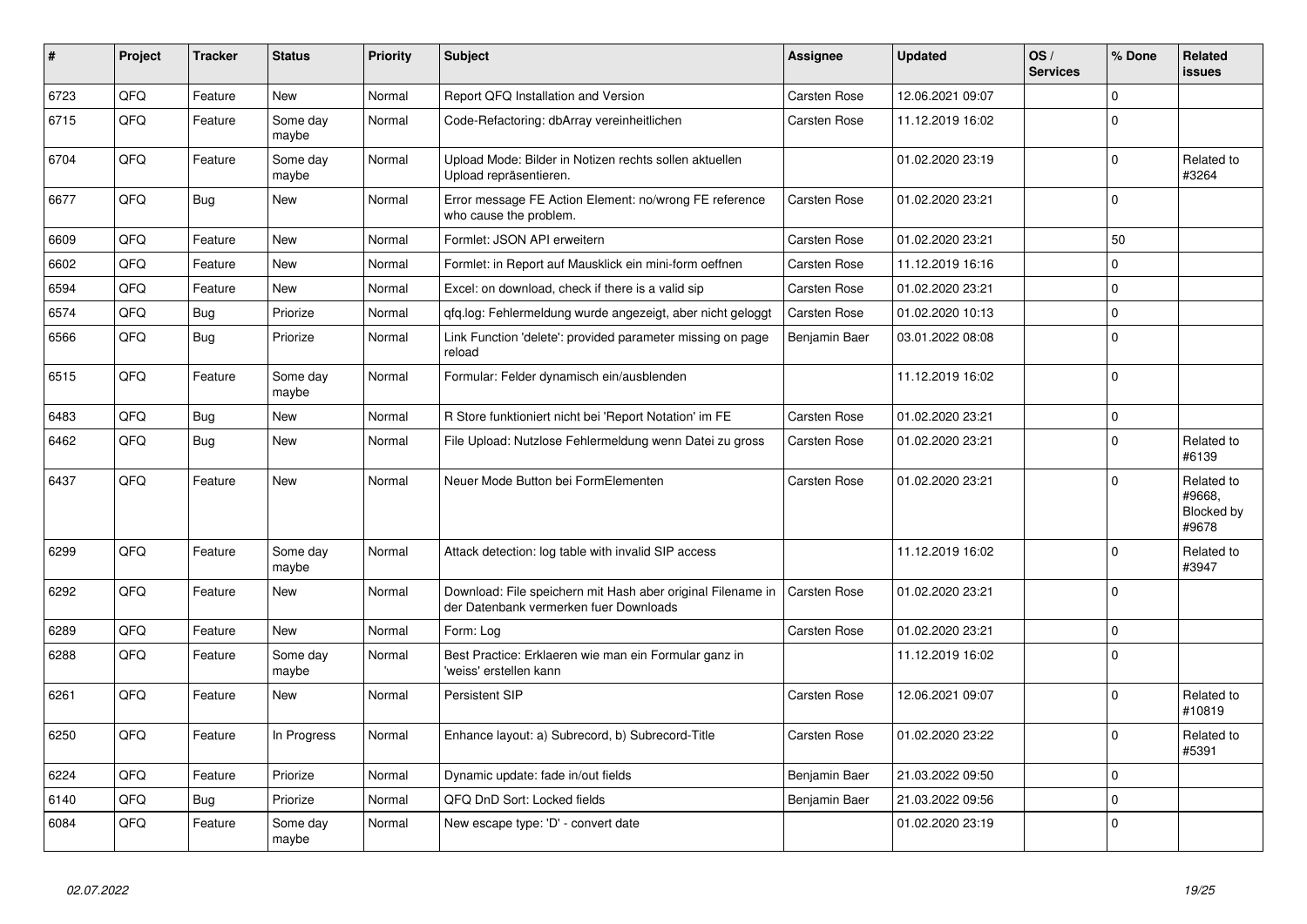| #    | Project | <b>Tracker</b> | <b>Status</b>     | <b>Priority</b> | <b>Subject</b>                                                                    | <b>Assignee</b>     | <b>Updated</b>   | OS/<br><b>Services</b> | % Done      | Related<br><b>issues</b>                    |
|------|---------|----------------|-------------------|-----------------|-----------------------------------------------------------------------------------|---------------------|------------------|------------------------|-------------|---------------------------------------------|
| 6083 | QFQ     | Feature        | Some day<br>maybe | Normal          | Dynamic Update: Value Check via SQL                                               |                     | 11.12.2019 16:02 |                        | $\Omega$    |                                             |
| 5991 | QFQ     | <b>Bug</b>     | Some day<br>maybe | Normal          | URLs with 'I' or long parameter are problematic                                   | <b>Carsten Rose</b> | 01.02.2020 23:19 |                        | $\mathbf 0$ |                                             |
| 5983 | QFQ     | Feature        | Some day<br>maybe | Normal          | Form Submit (save & update): normalize date/-time FE                              | Carsten Rose        | 01.02.2020 23:19 |                        | $\mathbf 0$ |                                             |
| 5942 | QFQ     | Feature        | Priorize          | Normal          | 'L' and 'type': append to links, generate via 'link' by using<br>'u:' .           | Carsten Rose        | 01.02.2020 10:13 |                        | $\Omega$    |                                             |
| 5923 | QFQ     | Feature        | Some day<br>maybe | Normal          | fillStoreSystemBySqlLate                                                          |                     | 01.02.2020 23:19 |                        | $\mathbf 0$ |                                             |
| 5895 | QFQ     | Feature        | Some day<br>maybe | Normal          | Tutorial: List of all QFQ Features                                                |                     | 01.02.2020 23:19 |                        | $\mathbf 0$ |                                             |
| 5894 | QFQ     | Feature        | Feedback          | Normal          | Typeahead in Report: show/hide rows dynamically                                   | <b>Carsten Rose</b> | 18.02.2022 08:50 |                        | $\Omega$    | Related to<br>#5893,<br>Related to<br>#5885 |
| 5893 | QFQ     | Feature        | Some day<br>maybe | Normal          | Edit on double-click                                                              |                     | 01.02.2020 23:19 |                        | $\Omega$    | Related to<br>#5894                         |
| 5892 | QFQ     | Feature        | Some day<br>maybe | Normal          | QFQ should use T3 API to manipulate FE GROUP<br>membership                        |                     | 01.02.2020 23:20 |                        | $\mathbf 0$ |                                             |
| 5877 | QFQ     | <b>Bug</b>     | Some day<br>maybe | Normal          | FE.type=note:bsColumn strange behaviour                                           |                     | 01.02.2020 23:19 |                        | $\pmb{0}$   |                                             |
| 5852 | QFQ     | Feature        | Some day<br>maybe | Normal          | Logging: mail.log / sql.log - im FE anzeigen und via AJAX<br>aktualisieren        | Carsten Rose        | 01.02.2020 23:19 |                        | $\mathbf 0$ | Related to<br>#5885                         |
| 5851 | QFQ     | Feature        | Some day<br>maybe | Normal          | Queue System implementieren: MQTT, RabbitMQ                                       |                     | 01.02.2020 23:20 |                        | $\mathbf 0$ | Related to<br>#5715                         |
| 5850 | QFQ     | Feature        | Some day<br>maybe | Normal          | Deployment: In QFQ Doc best practice fuer zeitgemaesses<br>Deployment beschreiben |                     | 01.02.2020 23:20 |                        | $\Omega$    |                                             |
| 5805 | QFQ     | Feature        | Some day<br>maybe | Normal          | TypeAHead SQL value instead of key stored                                         |                     | 01.02.2020 23:19 |                        | $\mathbf 0$ | Related to<br>#5444                         |
| 5783 | QFQ     | Feature        | Some day<br>maybe | Normal          | <b>BPMN View/Edit</b>                                                             |                     | 11.12.2019 16:02 |                        | $\mathbf 0$ |                                             |
| 5782 | QFQ     | Feature        | New               | Normal          | NextCloud API                                                                     | Carsten Rose        | 01.02.2020 10:02 |                        | $\mathbf 0$ |                                             |
| 5768 | QFQ     | <b>Bug</b>     | Some day<br>maybe | Normal          | '{{pageLanguage:T}}' missing if QFQ is called via api                             | Carsten Rose        | 01.02.2020 23:19 |                        | $\mathbf 0$ |                                             |
| 5706 | QFQ     | <b>Bug</b>     | Some day<br>maybe | Normal          | upload: fileDestination needs to be sanatized                                     | <b>Carsten Rose</b> | 01.02.2020 23:19 |                        | $\mathbf 0$ |                                             |
| 5695 | QFQ     | Feature        | In Progress       | Normal          | Multiform                                                                         | <b>Carsten Rose</b> | 02.01.2021 18:38 |                        | $\mathbf 0$ |                                             |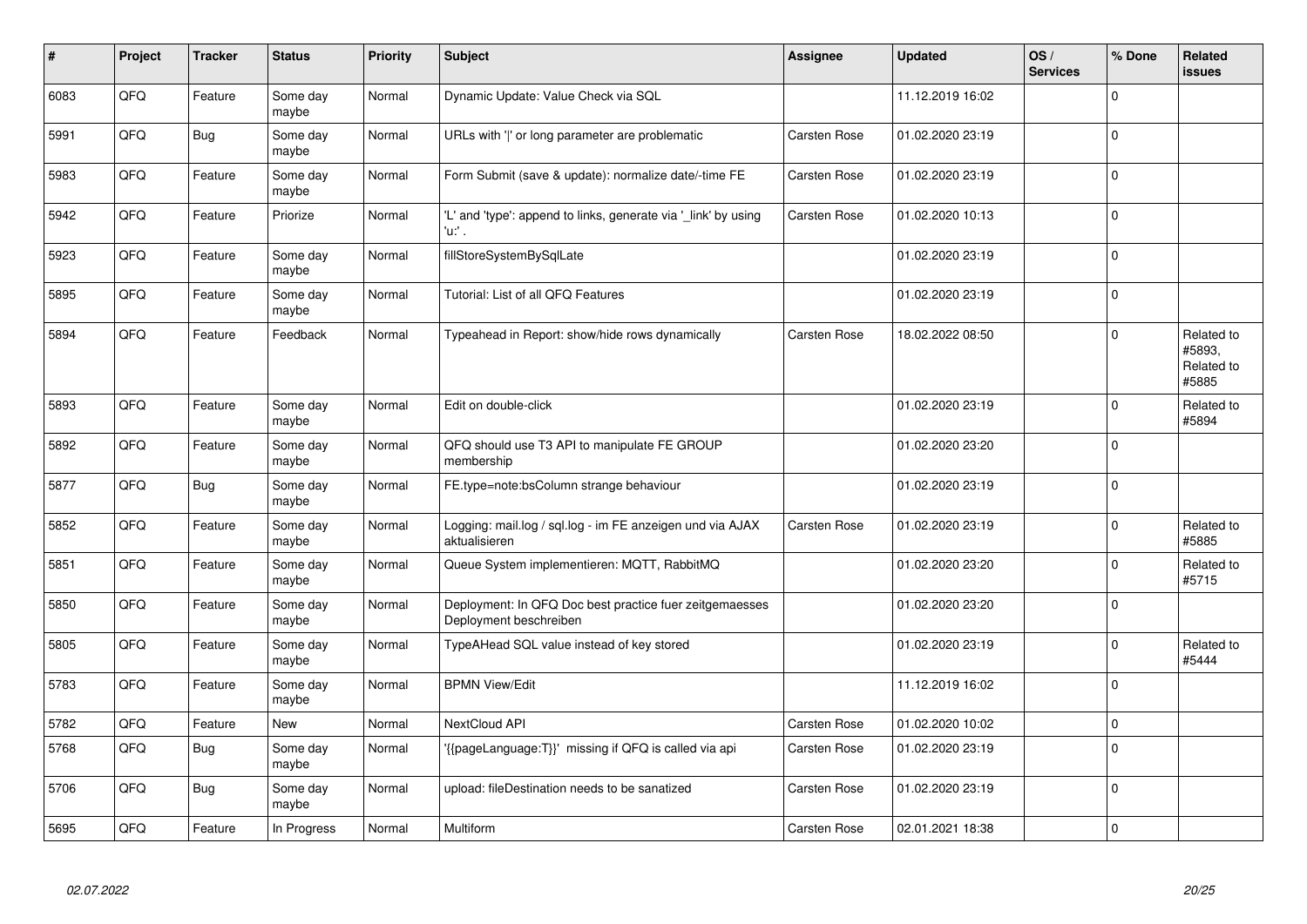| #    | Project | <b>Tracker</b> | <b>Status</b>     | <b>Priority</b> | <b>Subject</b>                                                                                     | <b>Assignee</b>     | <b>Updated</b>   | OS/<br><b>Services</b> | % Done      | Related<br><b>issues</b>                    |
|------|---------|----------------|-------------------|-----------------|----------------------------------------------------------------------------------------------------|---------------------|------------------|------------------------|-------------|---------------------------------------------|
| 5665 | QFQ     | Feature        | Some day<br>maybe | Normal          | Versuch das '{{!' nicht mehr noetig ist.                                                           | Carsten Rose        | 01.02.2020 23:20 |                        | $\Omega$    | Related to<br>#7432,<br>Related to<br>#7434 |
| 5579 | QFQ     | Feature        | Some day<br>maybe | Normal          | Enhance Doc / Presentation: variable type 'link column type'                                       | <b>Carsten Rose</b> | 01.02.2020 23:19 |                        | $\Omega$    |                                             |
| 5576 | QFQ     | Bug            | New               | Normal          | Using MySQL 'DROP' requires privilege - wich is not really<br>necessary.                           | Carsten Rose        | 01.02.2020 23:21 |                        | $\mathbf 0$ |                                             |
| 5562 | QFQ     | Feature        | Priorize          | Normal          | Drag'n'Drop fuer Uploads                                                                           | Benjamin Baer       | 21.03.2022 09:52 |                        | $\Omega$    | Related to<br>#9706                         |
| 5559 | QFQ     | <b>Bug</b>     | <b>New</b>        | Normal          | FE.type = Upload: 'accept' might contain variables                                                 | <b>Carsten Rose</b> | 11.05.2020 21:23 |                        | $\mathbf 0$ |                                             |
| 5557 | QFQ     | <b>Bug</b>     | Some day<br>maybe | Normal          | Form load: STORE RECORD filled, but should be empty                                                | <b>Carsten Rose</b> | 01.02.2020 23:19 |                        | $\Omega$    |                                             |
| 5548 | QFQ     | Feature        | Some day<br>maybe | Normal          | 801 Textfiles/Scriptfiles als Thumbnail                                                            | Carsten Rose        | 07.03.2022 16:26 |                        | $\Omega$    |                                             |
| 5480 | QFQ     | Feature        | Some day<br>maybe | Normal          | QFQ: Dokumentation mit Screenshots versehen                                                        | Carsten Rose        | 01.02.2020 23:20 |                        | $\Omega$    | Related to<br>#9879                         |
| 5455 | QFQ     | Feature        | Some day<br>maybe | Normal          | Mail Redirects grld abhaengig                                                                      |                     | 01.02.2020 23:20 |                        | $\Omega$    |                                             |
| 5452 | QFQ     | Feature        | Some day<br>maybe | Normal          | Thumbnails from PDF: bad quality                                                                   |                     | 01.02.2020 23:20 |                        | $\Omega$    |                                             |
| 5428 | QFQ     | Feature        | Some day<br>maybe | Normal          | secure thumbnail: late render on access.                                                           | Carsten Rose        | 01.02.2020 23:20 |                        | $\Omega$    |                                             |
| 5389 | QFQ     | Feature        | Some day<br>maybe | Normal          | QFQ Design: Multline label / note                                                                  | Benjamin Baer       | 01.02.2020 23:19 |                        | $\Omega$    |                                             |
| 5366 | QFQ     | Feature        | Priorize          | Normal          | Saving with keyboard shortcuts                                                                     | Benjamin Baer       | 21.03.2022 09:47 |                        | $\Omega$    |                                             |
| 5345 | QFQ     | Feature        | <b>New</b>        | Normal          | Report: UPDATE / INSERT / DELETE statements should<br>trigger subqueries, depending on the result. | Carsten Rose        | 27.05.2020 16:11 |                        | $\Omega$    |                                             |
| 5342 | QFQ     | Feature        | Some day<br>maybe | Normal          | link - with HTML Attributes                                                                        |                     | 01.02.2020 23:20 |                        | $\Omega$    | Related to<br>#14077                        |
| 5305 | QFQ     | <b>Bug</b>     | New               | Normal          | Upload FormElement: nicht disabled by readonly Form                                                | Carsten Rose        | 16.06.2021 13:43 |                        | $\Omega$    | Related to<br>#9347,<br>Related to<br>#9834 |
| 5160 | QFQ     | Feature        | Some day<br>maybe | Normal          | QFQ collaborative / together.js, ShareJS, y-js, collaborative,                                     |                     | 11.12.2019 16:02 |                        | $\Omega$    |                                             |
| 5132 | QFQ     | Feature        | Some day<br>maybe | Normal          | Error Message sendmail missing attachment: more details                                            | Carsten Rose        | 01.02.2020 23:19 |                        | $\mathbf 0$ |                                             |
| 5131 | QFQ     | Feature        | New               | Normal          | Activate Spin Gear ('wait/busy' indicator) via LINK attribute                                      | <b>Carsten Rose</b> | 01.02.2020 23:21 |                        | $\Omega$    |                                             |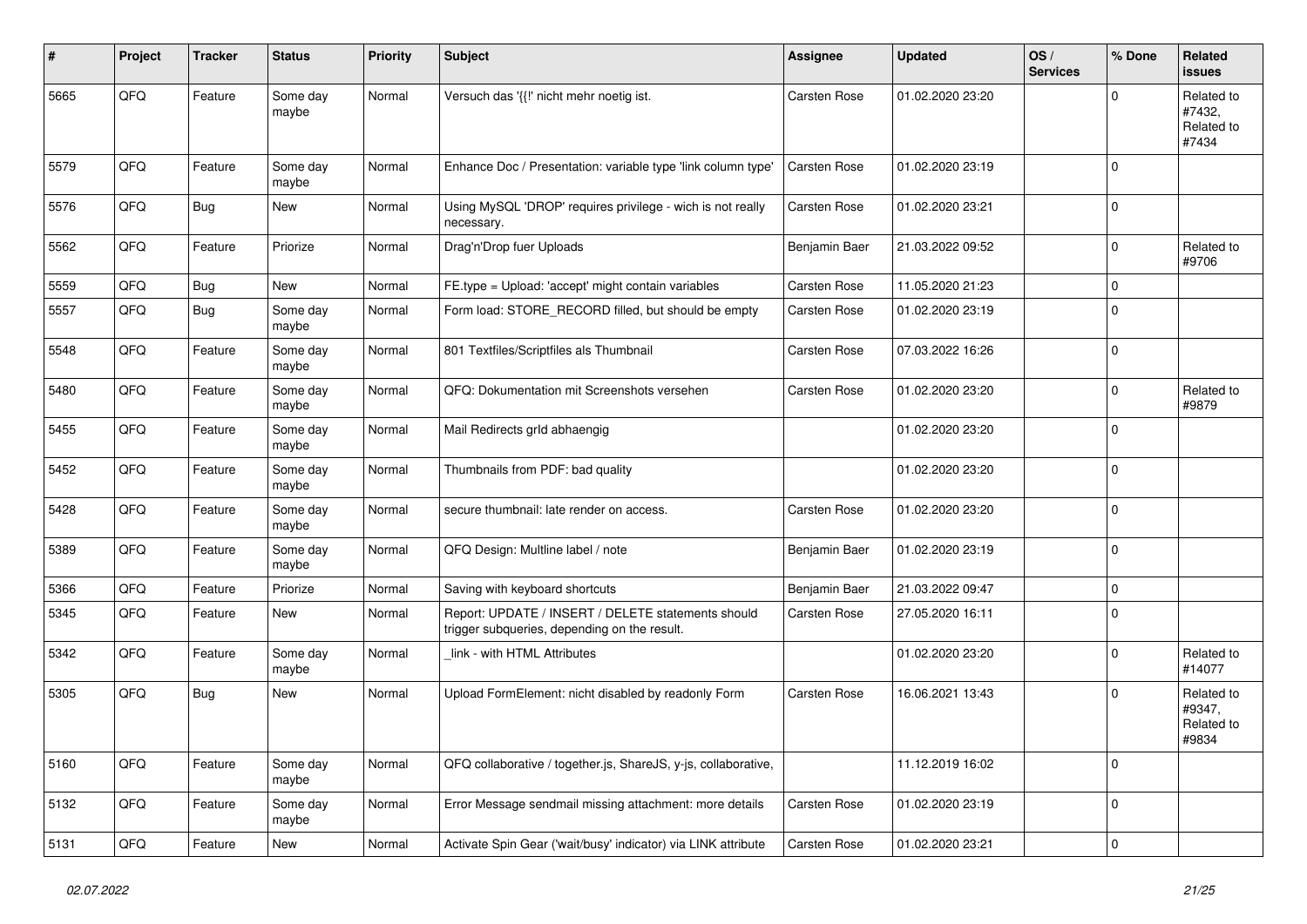| #    | Project | <b>Tracker</b> | <b>Status</b>     | <b>Priority</b> | <b>Subject</b>                                                                                                                                                | <b>Assignee</b> | <b>Updated</b>   | OS/<br><b>Services</b> | % Done      | Related<br>issues                              |
|------|---------|----------------|-------------------|-----------------|---------------------------------------------------------------------------------------------------------------------------------------------------------------|-----------------|------------------|------------------------|-------------|------------------------------------------------|
| 5129 | QFQ     | Feature        | Some day<br>maybe | Normal          | Reports: SQL fuer x Achse und y Achse                                                                                                                         |                 | 11.12.2019 16:02 |                        | $\Omega$    |                                                |
| 5024 | QFQ     | Feature        | Some day<br>maybe | Normal          | Fabric: Generate PDF with edits                                                                                                                               | Benjamin Baer   | 01.02.2020 23:20 |                        | $\Omega$    | Related to<br>#10704                           |
| 5021 | QFQ     | <b>Bug</b>     | Some day<br>maybe | Normal          | FE.typ=extra - during save displays error 'datum2' already<br>filled in STORE_SIP - the value is stored nevertheless                                          | Carsten Rose    | 01.02.2020 23:19 |                        | $\Omega$    | Related to<br>#3875                            |
| 4974 | QFQ     | Feature        | Some day<br>maybe | Normal          | Long polling - inform all listening clients of changes                                                                                                        |                 | 11.12.2019 16:02 |                        | $\Omega$    |                                                |
| 4956 | QFQ     | Feature        | Some day<br>maybe | Normal          | Sendmail: Benutzerdefinierte Headers                                                                                                                          | Carsten Rose    | 11.12.2019 16:02 |                        | $\Omega$    |                                                |
| 4872 | QFQ     | Feature        | Some day<br>maybe | Normal          | Fields of Typo3 page available in STORE_TYPO3                                                                                                                 | Carsten Rose    | 01.02.2020 23:19 |                        | $\Omega$    |                                                |
| 4869 | QFQ     | Feature        | Some day<br>maybe | Normal          | Dynamic Update (show, hide, readonly?, required?) for<br><b>Template Group Elements</b>                                                                       | Carsten Rose    | 01.02.2020 23:19 |                        | $\Omega$    | Related to<br>#4865                            |
| 4839 | QFQ     | Feature        | Some day<br>maybe | Normal          | qfq-handle in <head> Abschnitt</head>                                                                                                                         | Carsten Rose    | 11.12.2019 16:02 |                        | $\Omega$    |                                                |
| 4816 | QFQ     | Feature        | Some day<br>maybe | Normal          | Templates for QFQ Reports (Tables, Radios, )                                                                                                                  |                 | 01.02.2020 23:20 |                        | $\mathbf 0$ |                                                |
| 4771 | QFQ     | Bug            | Some day<br>maybe | Normal          | qfq: select-down-values empty after save (edit-form for<br>program administrators)                                                                            | Carsten Rose    | 01.02.2020 23:20 |                        | $\Omega$    | Related to<br>#4549, Has<br>duplicate<br>#4282 |
| 4757 | QFQ     | Feature        | Some day<br>maybe | Normal          | Test subrecord: download links ok? Links ok?                                                                                                                  | Carsten Rose    | 01.02.2020 23:20 |                        | $\Omega$    |                                                |
| 4756 | QFQ     | <b>Bug</b>     | New               | Normal          | Form dirty even nothing changes                                                                                                                               | Carsten Rose    | 11.12.2019 16:16 |                        | $\Omega$    |                                                |
| 4719 | QFQ     | Feature        | Some day<br>maybe | Normal          | Custom Message in Client in case of 'Browser tab close,<br>modification will be lost'                                                                         |                 | 01.02.2020 23:20 |                        | $\Omega$    |                                                |
| 4659 | QFQ     | Bug            | Some day<br>maybe | Normal          | infoButtonExtra                                                                                                                                               | Carsten Rose    | 01.02.2020 23:20 |                        | $\Omega$    |                                                |
| 4652 | QFQ     | Feature        | Some day<br>maybe | Normal          | UZH CD: Weiterleitung auf benutzerdefinierte 403/404 Seite                                                                                                    | Carsten Rose    | 01.02.2020 23:20 |                        | $\Omega$    |                                                |
| 4651 | QFQ     | Bug            | Some day<br>maybe | Normal          | "Loading document" Modal wird angezeigt bei uzhcd type=2<br>Ansicht                                                                                           | Carsten Rose    | 01.02.2020 23:20 |                        | $\mathbf 0$ |                                                |
| 4650 | QFQ     | Feature        | Some day<br>maybe | Normal          | Convert html to doc/rtf                                                                                                                                       | Carsten Rose    | 01.02.2020 23:20 |                        | $\mathbf 0$ | Related to<br>#10704                           |
| 4640 | QFQ     | Feature        | Some day<br>maybe | Normal          | Rename System Forms                                                                                                                                           |                 | 01.02.2020 23:20 |                        | $\mathbf 0$ |                                                |
| 4627 | QFQ     | Feature        | Some day<br>maybe | Normal          | dbupdate: all tables - check 'create', 'modified' if it is possible<br>to change to default 'CURRENT TIMESTAMP' and modified<br>'ON UPDATE CURRENT_TIMESTAMP' |                 | 01.02.2020 23:20 |                        | $\mathbf 0$ |                                                |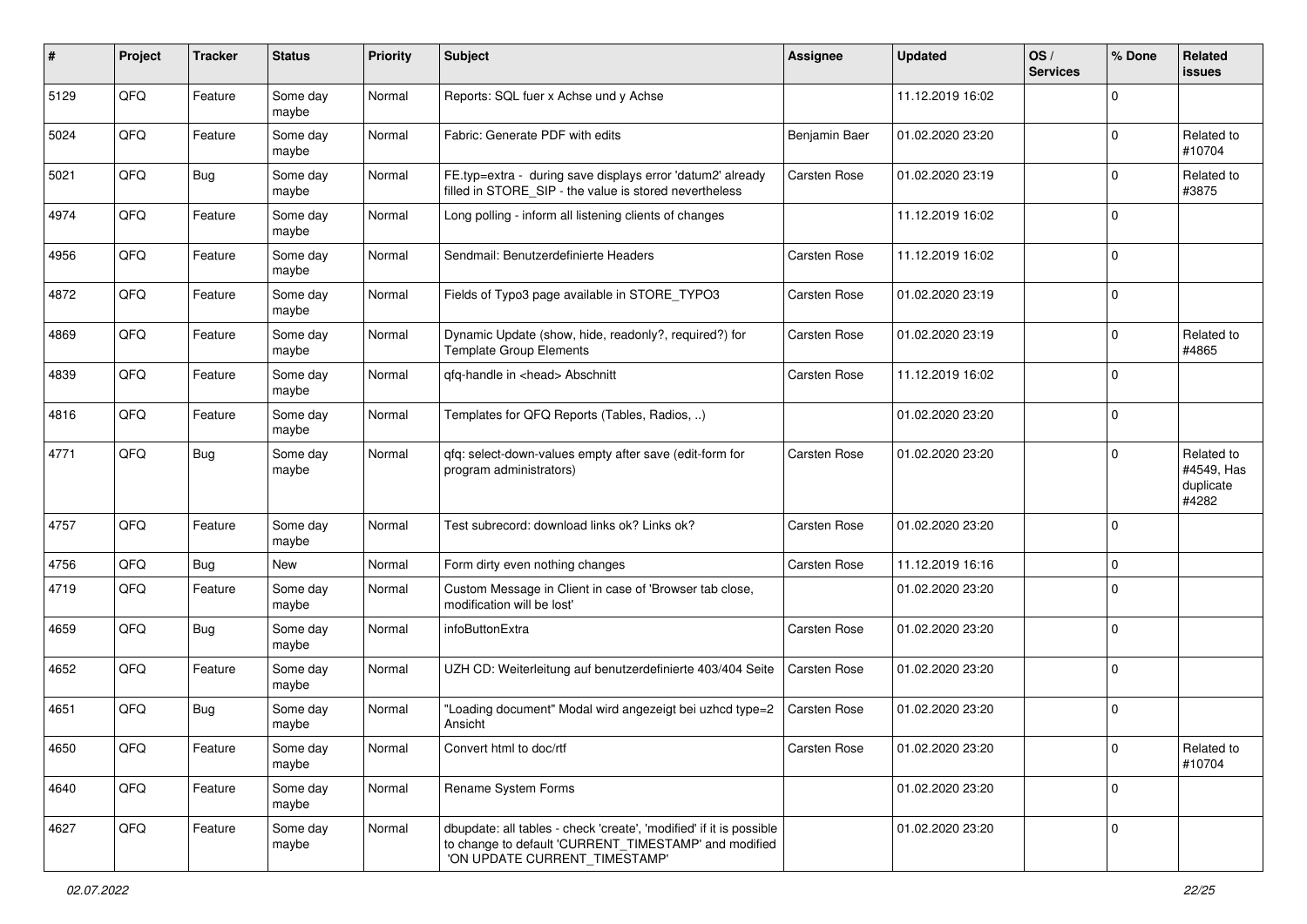| $\pmb{\#}$ | Project | <b>Tracker</b> | <b>Status</b>     | <b>Priority</b> | <b>Subject</b>                                                                                         | <b>Assignee</b> | <b>Updated</b>   | OS/<br><b>Services</b> | % Done      | Related<br>issues                           |
|------------|---------|----------------|-------------------|-----------------|--------------------------------------------------------------------------------------------------------|-----------------|------------------|------------------------|-------------|---------------------------------------------|
| 4626       | QFQ     | Feature        | Some day<br>maybe | Normal          | Mobile View: 'classBody=qfq-form-right' makes no sense                                                 |                 | 01.02.2020 23:20 |                        | $\mathbf 0$ |                                             |
| 4606       | QFQ     | Feature        | Some day<br>maybe | Normal          | link: qualifier to render bootstrap button                                                             | Carsten Rose    | 01.02.2020 23:19 |                        | $\mathbf 0$ |                                             |
| 4583       | QFQ     | Bug            | Some day<br>maybe | Normal          | Dynamic Update bei TypeAhead Feldern                                                                   | Carsten Rose    | 01.02.2020 23:19 |                        | 0           |                                             |
| 4551       | QFQ     | Feature        | Some day<br>maybe | Normal          | Set 'pills' via dynamicUpdate to show/hide/disabled                                                    |                 | 01.02.2020 23:20 |                        | $\mathbf 0$ | Related to<br>#3752                         |
| 4549       | QFQ     | Bug            | Some day<br>maybe | Normal          | TemplateGroups: FE.type SELECT loose selected value<br>after save                                      | Carsten Rose    | 01.02.2020 23:20 |                        | $\mathbf 0$ | Related to<br>#4548.<br>Related to<br>#4771 |
| 4546       | QFQ     | <b>Bug</b>     | Some day<br>maybe | Normal          | NH: SIP storage is destroyed                                                                           |                 | 01.02.2020 23:20 |                        | $\mathbf 0$ |                                             |
| 4536       | QFQ     | Feature        | Some day<br>maybe | Normal          | FE upload: problem with delete if mutliple uploads an<br>FE.name="                                     |                 | 01.02.2020 23:20 |                        | $\mathbf 0$ |                                             |
| 4528       | QFQ     | Bug            | Some day<br>maybe | Normal          | extraButtonLock mit SQLAhead Bug                                                                       | Carsten Rose    | 01.02.2020 23:19 |                        | $\mathbf 0$ |                                             |
| 4457       | QFQ     | Bug            | Priorize          | Normal          | typeahead: pressing return to select an item, saves the form<br>and closes the form.                   | Benjamin Baer   | 03.01.2022 08:01 |                        | $\mathbf 0$ | Related to<br>#4398                         |
| 4454       | QFQ     | <b>Bug</b>     | Some day<br>maybe | Normal          | Required Elements: multiple elements in a row - whole row<br>marked if only one input is empty.        | Benjamin Baer   | 01.02.2020 23:20 |                        | $\mathbf 0$ |                                             |
| 4446       | QFQ     | Feature        | Some day<br>maybe | Normal          | New FE get same feldContainerId as last modifed FE                                                     |                 | 01.02.2020 23:20 |                        | $\mathbf 0$ |                                             |
| 4445       | QFQ     | Feature        | Some day<br>maybe | Normal          | template group: Option to simulate fieldset                                                            |                 | 28.06.2021 14:11 |                        | $\mathbf 0$ |                                             |
| 4444       | QFQ     | Feature        | Some day<br>maybe | Normal          | FE.type=upload: detect mime type                                                                       |                 | 11.12.2019 16:02 |                        | $\mathbf 0$ | Related to<br>#4303                         |
| 4443       | QFQ     | Feature        | Some day<br>maybe | Normal          | Form: multiple secondary tables                                                                        |                 | 01.02.2020 23:20 |                        | $\Omega$    |                                             |
| 4442       | QFQ     | Feature        | Some day<br>maybe | Normal          | Special Column Name: _link - new symbol G (Glyph) to<br>choose any available symbol                    |                 | 11.12.2019 16:02 |                        | $\mathbf 0$ |                                             |
| 4441       | QFQ     | Bug            | Some day<br>maybe | Normal          | \$_SERVER Vars sollten nur aus dem Store genommen<br>werden - Code entsprechend anpassen.              |                 | 11.12.2019 16:02 |                        | $\mathbf 0$ |                                             |
| 4440       | QFQ     | Feature        | Some day<br>maybe | Normal          | Manual.rst: explain how to. expand PHP Session to 4h                                                   |                 | 11.12.2019 16:02 |                        | $\mathbf 0$ |                                             |
| 4439       | QFQ     | Feature        | Some day<br>maybe | Normal          | Log: report all actions fired by an FE Element, incl. the<br>original directive (slaveld, sqllnsert, ) |                 | 01.02.2020 23:20 |                        | $\mathbf 0$ | Related to<br>#4432,<br>Related to<br>#5458 |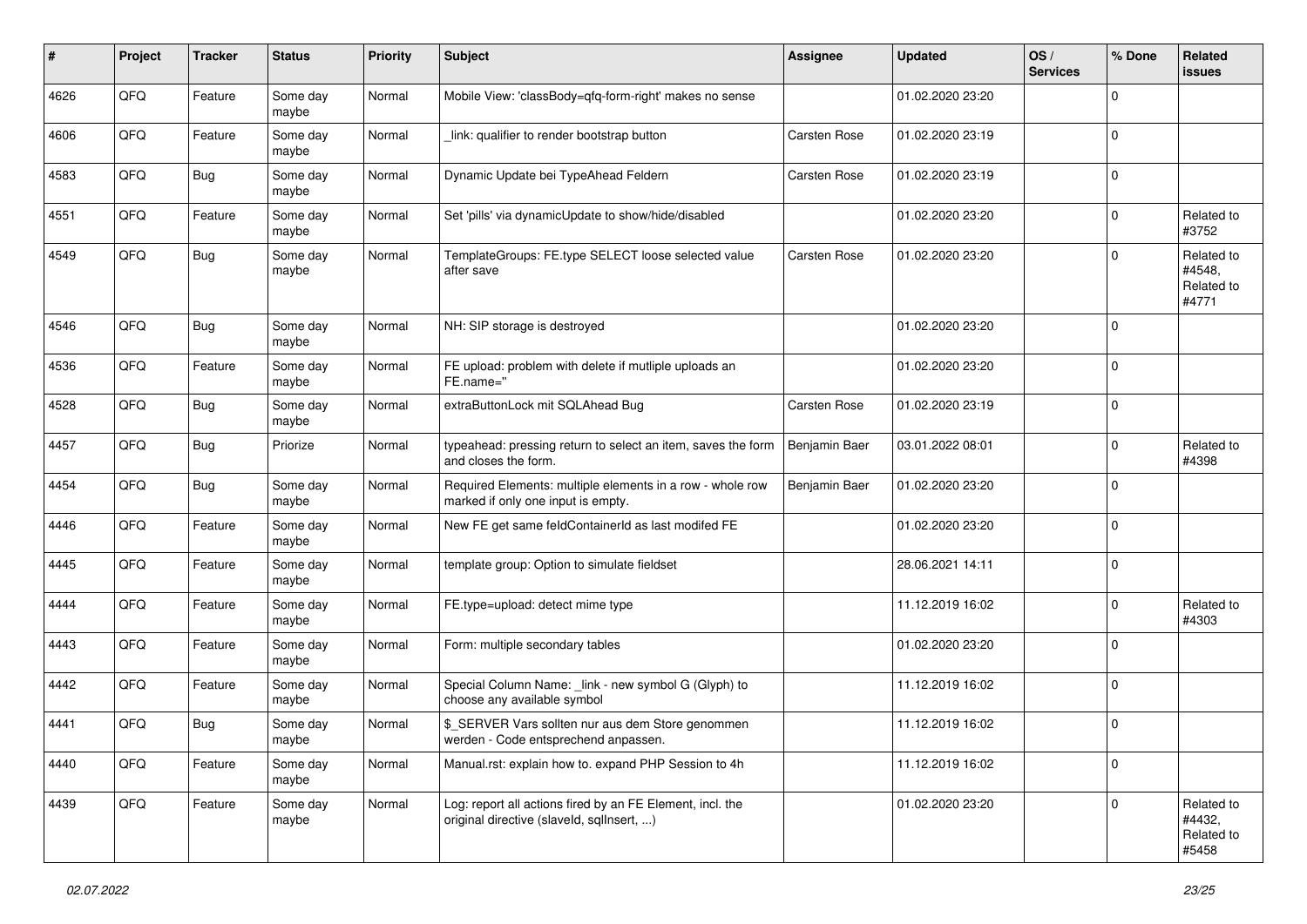| #    | Project | <b>Tracker</b> | <b>Status</b>     | <b>Priority</b> | <b>Subject</b>                                                                                                                                           | <b>Assignee</b> | <b>Updated</b>   | OS/<br><b>Services</b> | % Done      | Related<br>issues                           |
|------|---------|----------------|-------------------|-----------------|----------------------------------------------------------------------------------------------------------------------------------------------------------|-----------------|------------------|------------------------|-------------|---------------------------------------------|
| 4435 | QFQ     | Feature        | Some day<br>maybe | Normal          | Report: striptags - specify allowed tags                                                                                                                 |                 | 01.02.2020 23:20 |                        | $\Omega$    |                                             |
| 4433 | QFQ     | Feature        | Some day<br>maybe | Normal          | Log when SIP will be destroyed by QFQ for any (security)<br>reason                                                                                       |                 | 01.02.2020 23:20 |                        | $\Omega$    | Related to<br>#4432,<br>Related to<br>#5458 |
| 4420 | QFQ     | Feature        | Some day<br>maybe | Normal          | Client: Local Storage - store the changes of a form, local in<br>the browser.                                                                            | Benjamin Baer   | 11.12.2019 16:02 |                        | $\mathbf 0$ |                                             |
| 4413 | QFQ     | Feature        | New               | Normal          | fieldset: show/hidden, modeSql, dynamicUpdate                                                                                                            | Carsten Rose    | 09.02.2022 15:19 |                        | $\mathbf 0$ |                                             |
| 4398 | QFQ     | Bug            | Some day<br>maybe | Normal          | Typeahead: mouse click in a prefilled input opens a single<br>item dropdown with the current value - click on it seems to<br>set the value, not the key. | Benjamin Baer   | 01.02.2020 23:20 |                        | $\Omega$    | Related to<br>#4457                         |
| 4365 | QFQ     | Feature        | Some day<br>maybe | Normal          | Multi Language: new way of config                                                                                                                        | Carsten Rose    | 01.02.2020 23:20 |                        | $\Omega$    |                                             |
| 4349 | QFQ     | Feature        | Some day<br>maybe | Normal          | link download: downloaded external URL to<br>deliver/concatenate - check mimetipe and handle it correctly                                                | Carsten Rose    | 11.12.2019 16:02 |                        | 0           |                                             |
| 4343 | QFQ     | Feature        | Some day<br>maybe | Normal          | Link: Classifier to add 'attributes'                                                                                                                     | Carsten Rose    | 01.02.2020 23:20 |                        | $\Omega$    | Related to<br>#14077                        |
| 4330 | QFQ     | Feature        | Some day<br>maybe | Normal          | Error Message: report missing {{ / }} in sqlUpdate, sqlInsert,<br>sqlDelete, sqlAfter, sqlBefore in FE action elements.                                  | Carsten Rose    | 01.02.2020 23:20 |                        | $\Omega$    |                                             |
| 4328 | QFQ     | Bug            | Some day<br>maybe | Normal          | Error Message: Show FE name/number on problems in FE                                                                                                     | Carsten Rose    | 01.02.2020 23:20 |                        | $\mathbf 0$ |                                             |
| 4293 | QFQ     | <b>Bug</b>     | Some day<br>maybe | Normal          | Download broken if token 'd:' is missing - but no error<br>message                                                                                       | Carsten Rose    | 11.12.2019 16:03 |                        | $\mathbf 0$ | Related to<br>#7514                         |
| 4259 | QFQ     | Feature        | Some day<br>maybe | Normal          | Instant trigger a cron job                                                                                                                               | Carsten Rose    | 11.12.2019 16:03 |                        | 0           |                                             |
| 4250 | QFQ     | Feature        | New               | Normal          | AutoCron in QFQ via PHP                                                                                                                                  | Carsten Rose    | 01.02.2020 23:21 |                        | $\Omega$    | Related to<br>#3292,<br>Related to<br>#3291 |
| 4197 | QFQ     | Feature        | Some day<br>maybe | Normal          | Unit Test fuer JSON Stream von QuickFormQuery.php ><br>doForm()                                                                                          | Carsten Rose    | 11.12.2019 16:03 |                        | $\mathbf 0$ |                                             |
| 4194 | QFQ     | Feature        | In Progress       | Normal          | Bootstrap 4 ist jetzt offiziel                                                                                                                           |                 | 03.05.2021 20:47 |                        | $\Omega$    | Related to<br>#10114                        |
| 4138 | QFQ     | <b>Bug</b>     | Some day<br>maybe | Normal          | _style fehlt                                                                                                                                             |                 | 11.12.2019 16:03 |                        | $\pmb{0}$   |                                             |
| 4122 | QFQ     | <b>Bug</b>     | Some day<br>maybe | Normal          | file: Render Mode hat keinen Effekt                                                                                                                      |                 | 11.12.2019 16:03 |                        | $\pmb{0}$   |                                             |
| 4092 | QFQ     | Bug            | Some day<br>maybe | Normal          | 1) Logging verbessern wann welches FE warum ausgefuehrt Carsten Rose<br>wird, 2) Documentation: Best Practice Template Group                             |                 | 01.02.2020 23:19 |                        | $\pmb{0}$   | Related to<br>#3504                         |